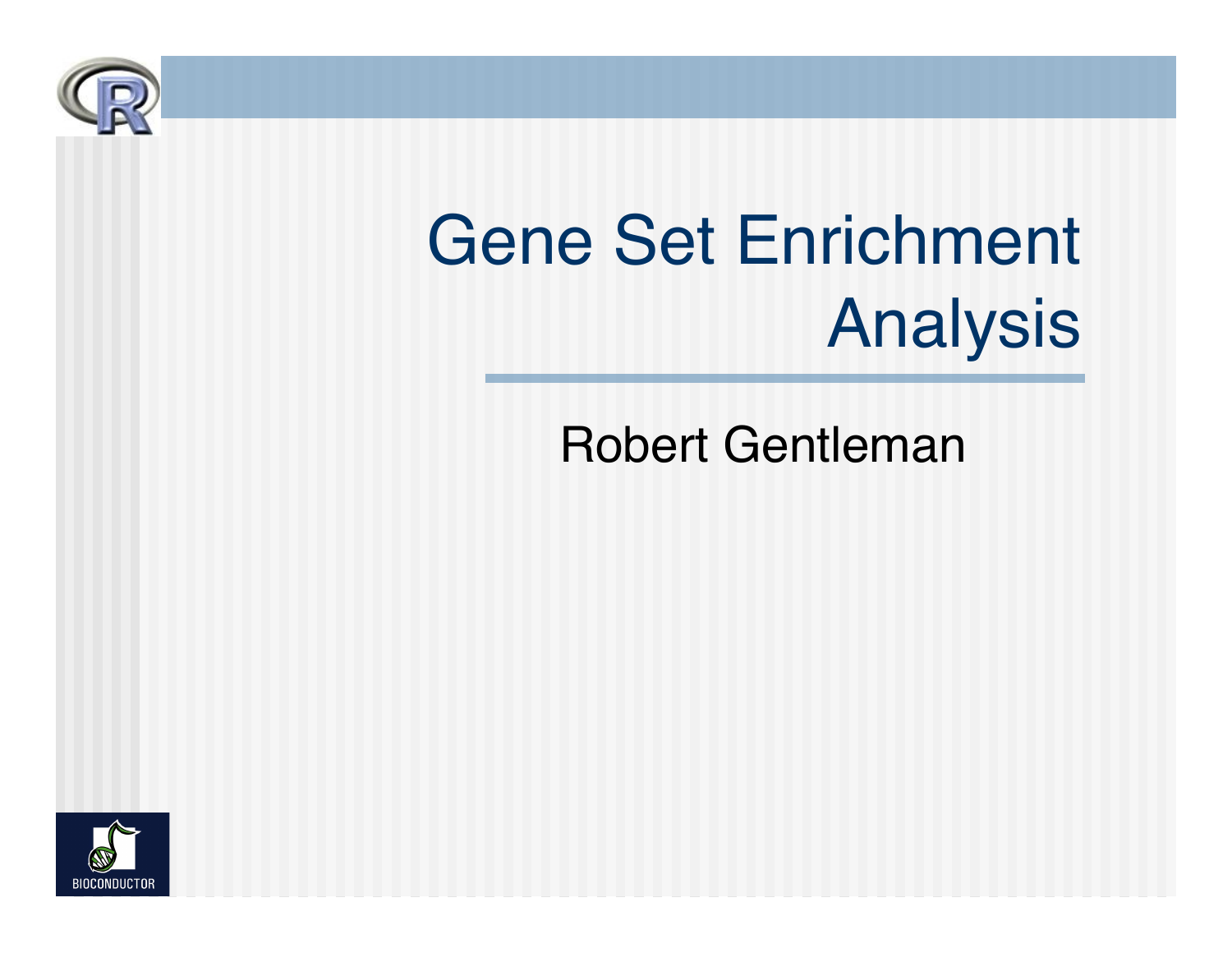# **Outline**

- **Description of the experimental setting**
- **Defining gene sets**
- **Description of the original GSEA** algorithm

**proposed by Mootha et al (2003)** 

■ Our approach + some extensions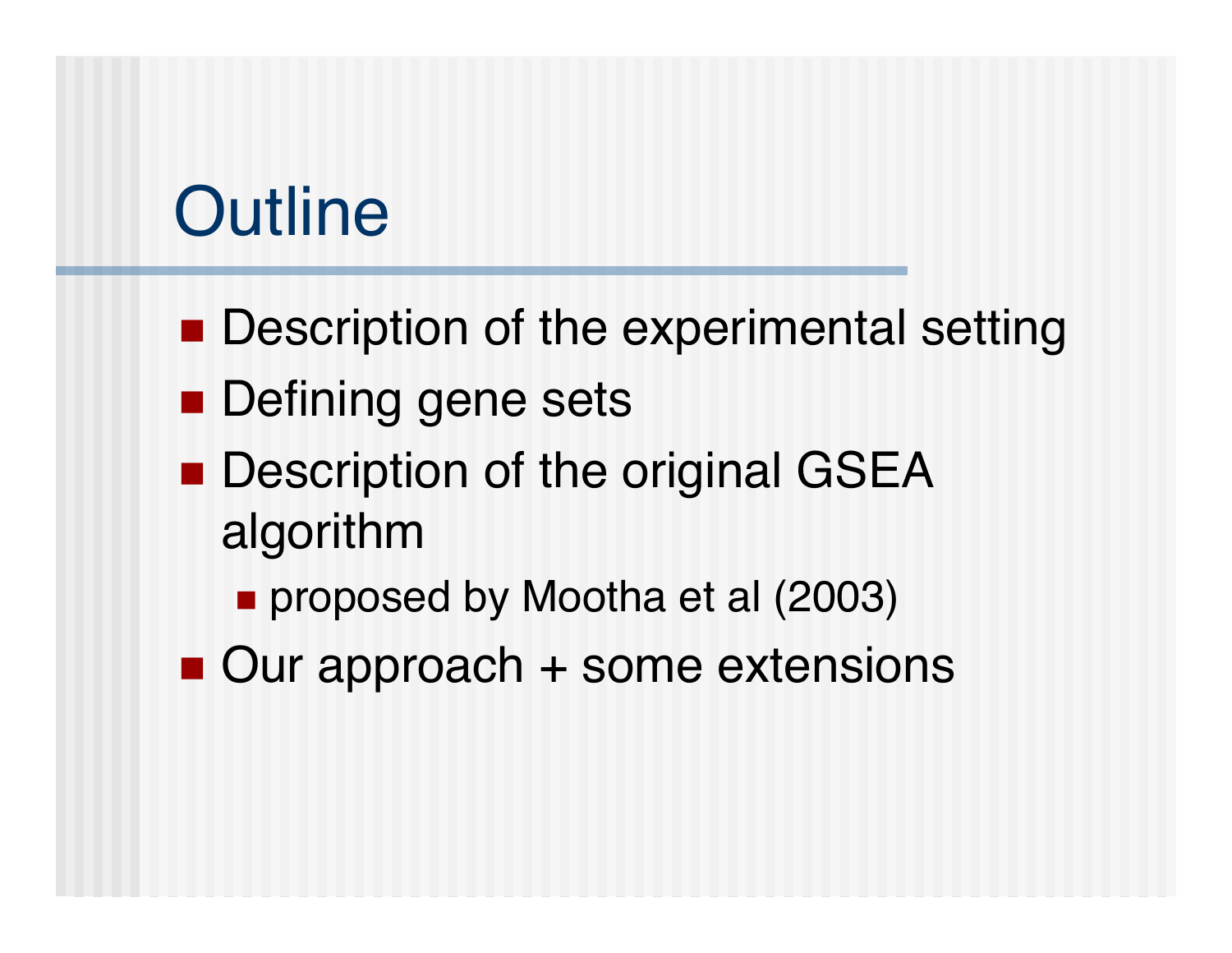### Experiments/Data

- **n** there are n samples
- **for each sample G different genes are** measured
- the resultant data are stored in a matrix **X** (G x n)
- a univariate, per gene, statistic can be computed, **x**, (G x 1)
	- **often a t-test comparing two groups, but we can** pretty much deal with anything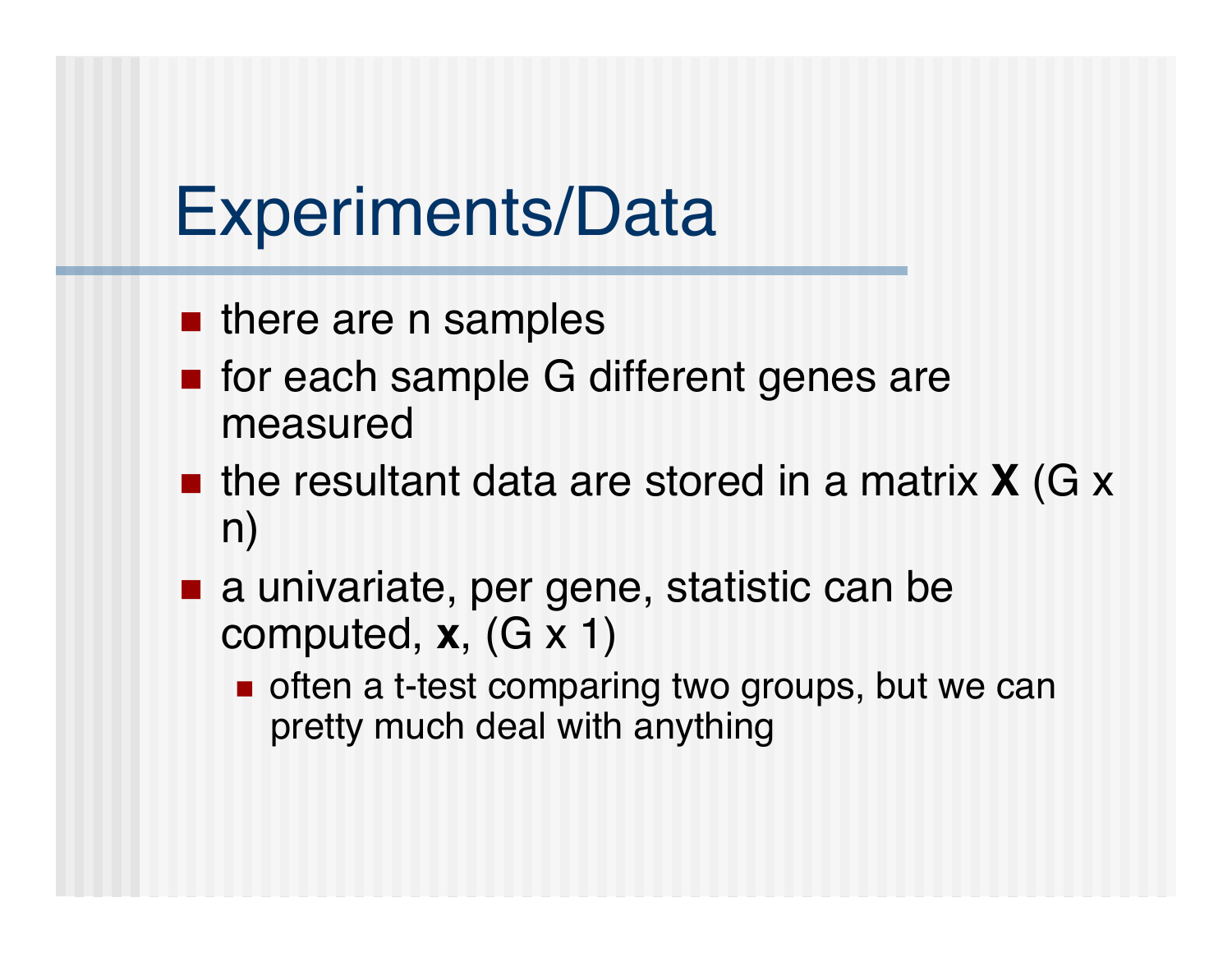# Differential Expression

- **Usual approach is to** 
	- 1. find the set of differentially expressed genes [those with extreme values of the univariate statistic, **x**]
	- 2. use a Hypergeometric calculation to identify those gene sets with too many (sometimes too few) differentially expressed genes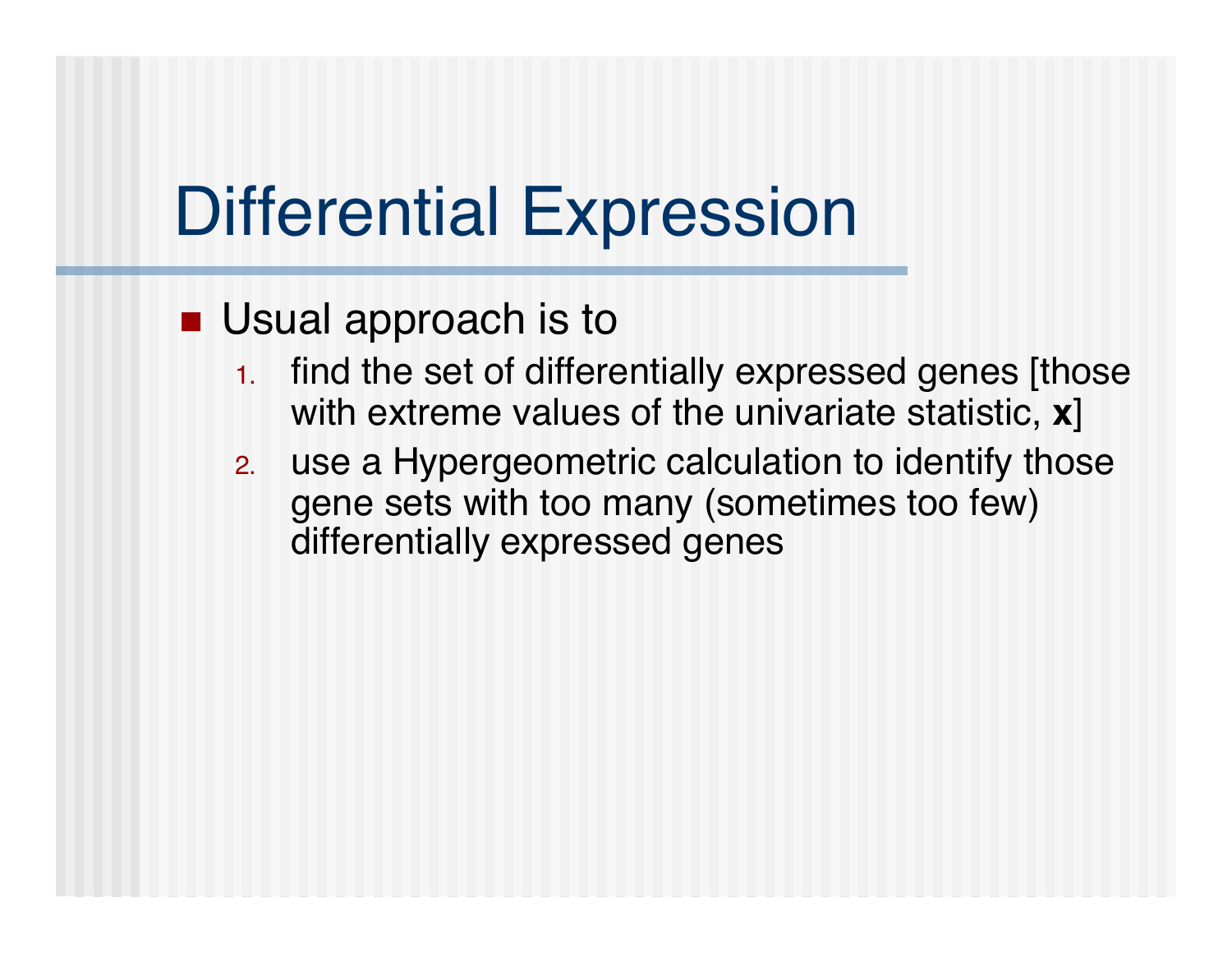# Differential Expression

- dividing genes into two groups
	- differentially expressed
	- not differentially expressed

is somewhat artificial

- p-value correction methods don't really do what we want
	- they seldom change the ranking (and shouldn't) so they might change the location of the cut
	- **p** but the artificial distinction remains

**Example 1** favors finding groups enriched for some genes whose expression changes a lot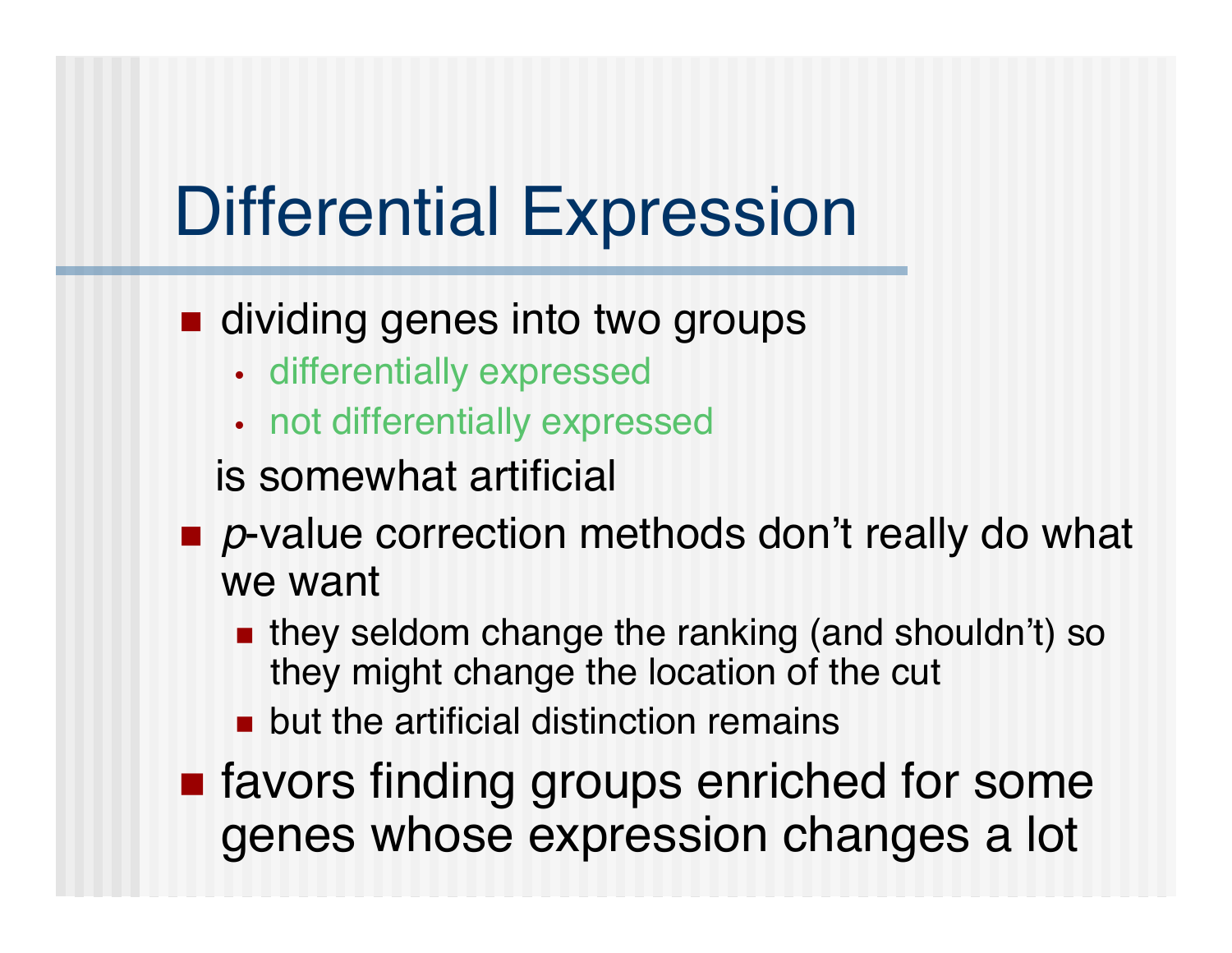# A Different Approach

- a different approach is to make use of all of the genes not just the DE ones
- we recommend only using the non-specific filtering methods
- we will attempt to find gene sets where there are potentially small but coordinated changes in gene expression
- an obvious situation is one where genes in a gene set all show small but consistent change in a particular direction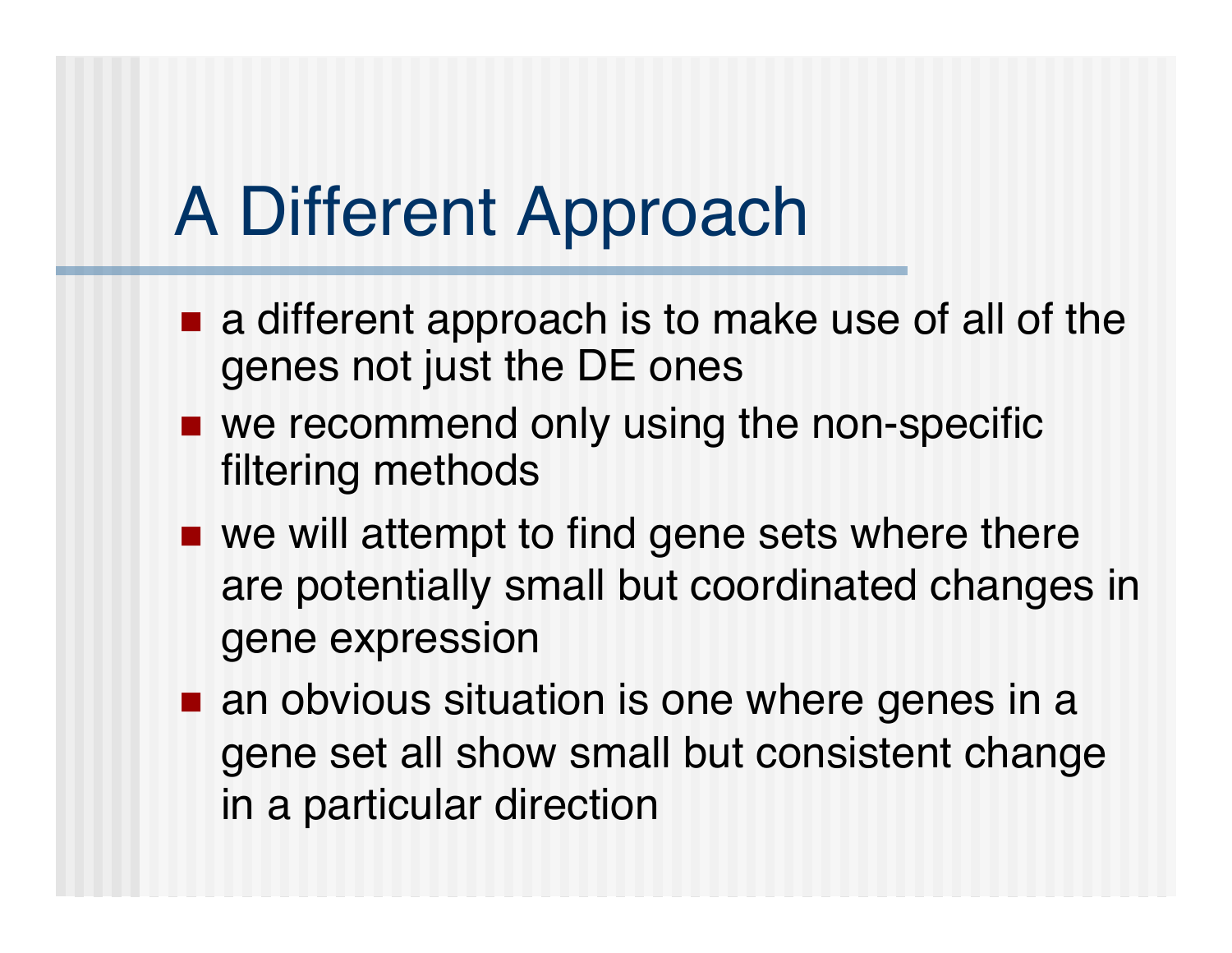- **Example obtained from biological** motiviations: GO, KEGG etc
- **from experimental observations: DE** genes reported in some paper
- **predefined sets from the published** literature etc
- **regions of synteny; cytochrome bands**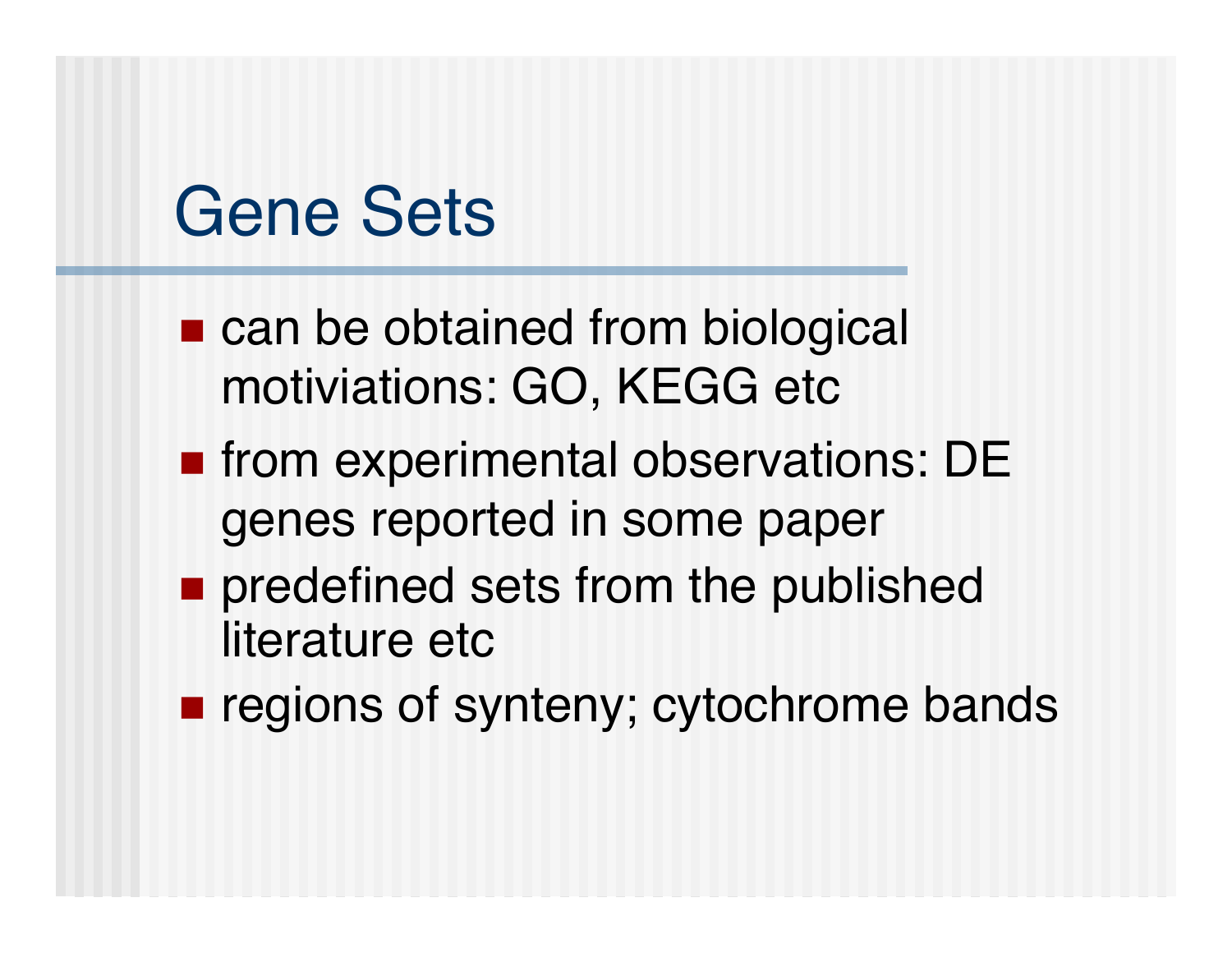- the GSEABase package in BioC provides substantial infrastructure for holding and manipulating Gene Sets
- **If** they can have values associated with the genes
	- **n** weights
	- $+/- 1$  to indicate positive or negative regulation
- a collection of gene sets does not need to be exhaustive or disjoint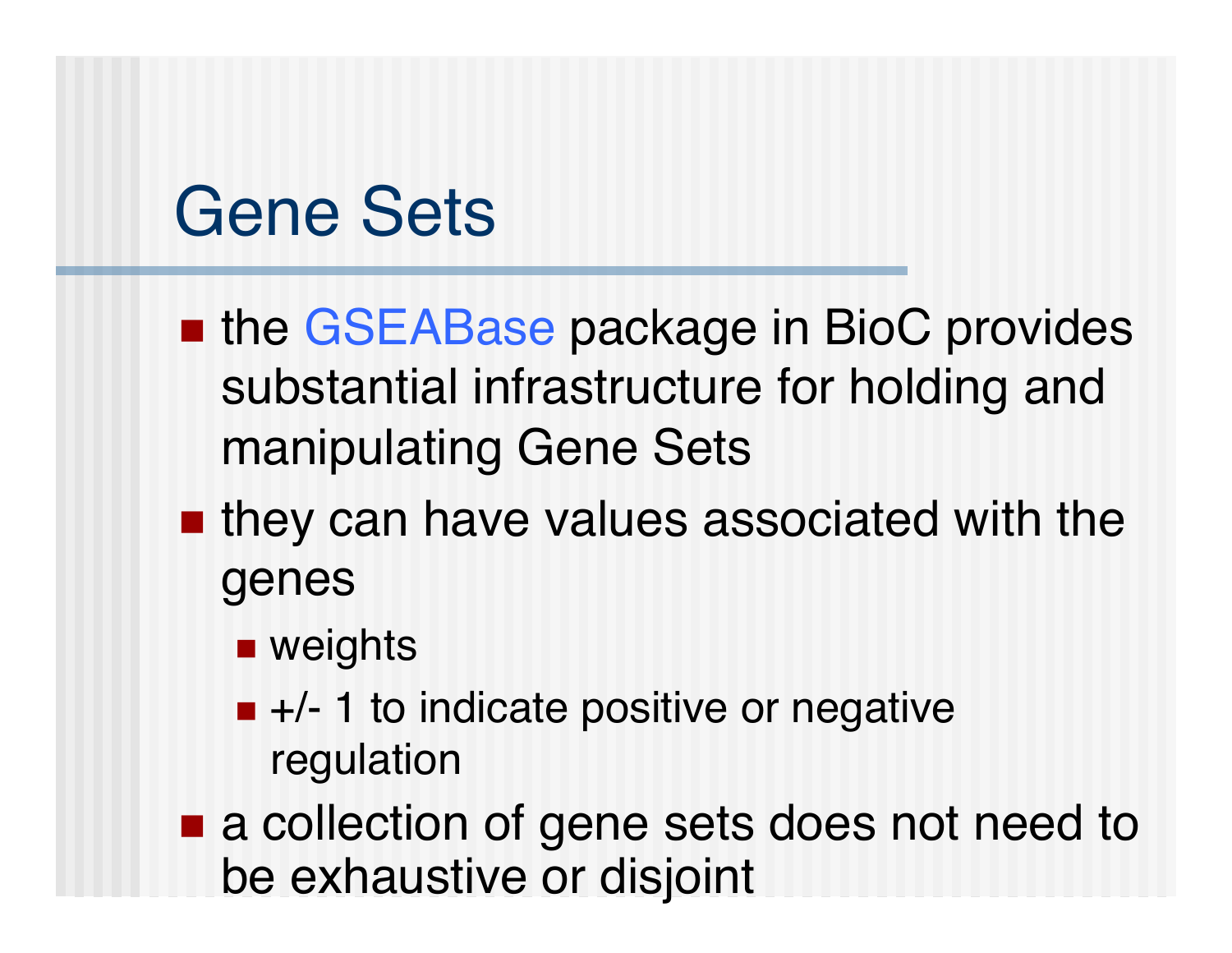- $\blacksquare$  the mapping from a set of entities (genes) to a collection of gene sets can be represented as a bipartite graph
	- one set of nodes are the genes
	- **n** the other are the gene sets
- **If this mapping can be represented by an** incidence matrix, **A** (C x G)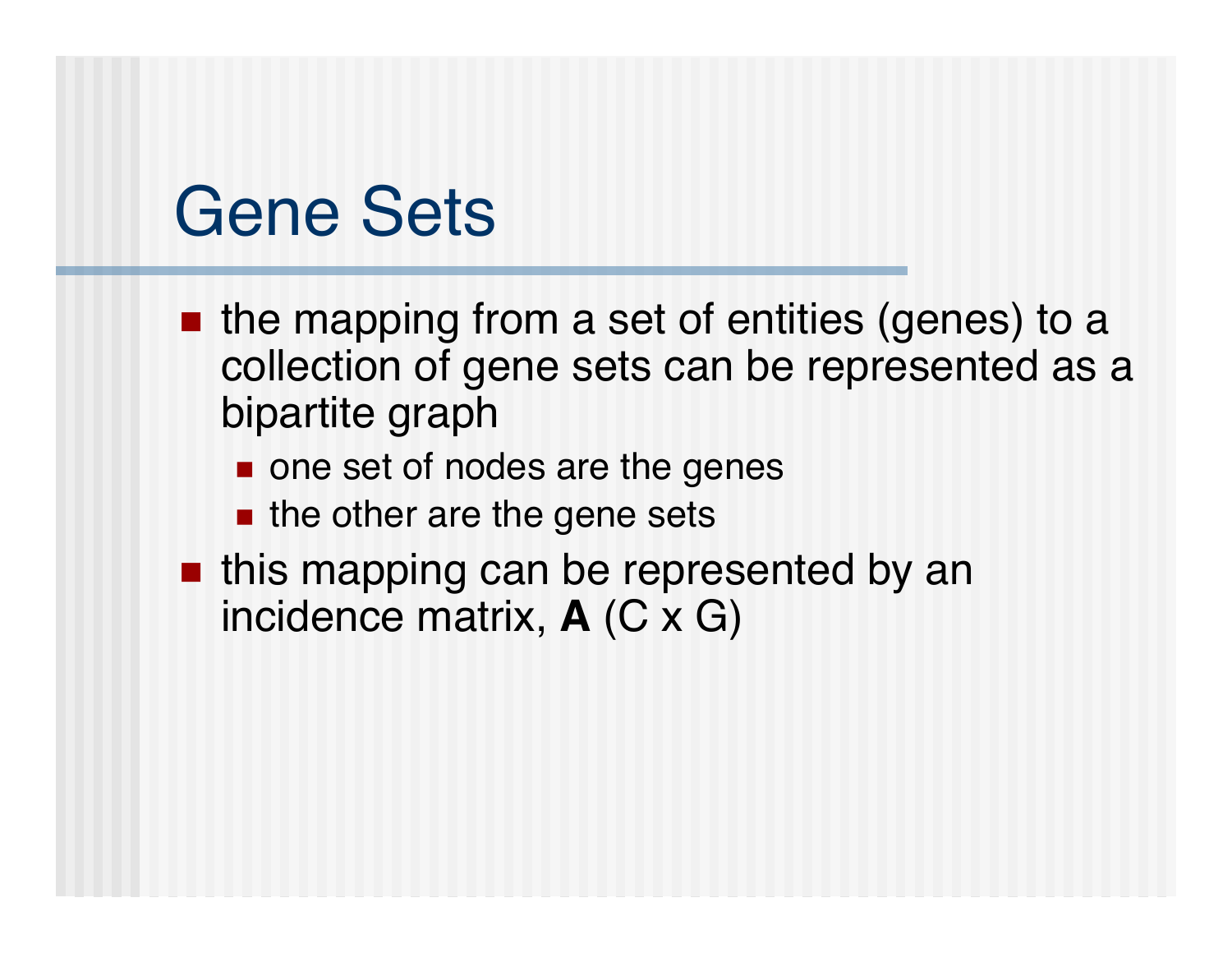- **If** the elements of **A**,  $\mathbf{A}[i,j]=1$  if gene *j* is in gene set *I*, it is 0 otherwise
- **If the row sums represent the number of genes in** each gene set
- **the column sums represent the number of gene** sets a gene is in
- $\blacksquare$  if two rows are identical (for a given set of genes) then the two gene sets are aliased (in the usual statistical sense)
- **n** other patterns can cause problems and need some study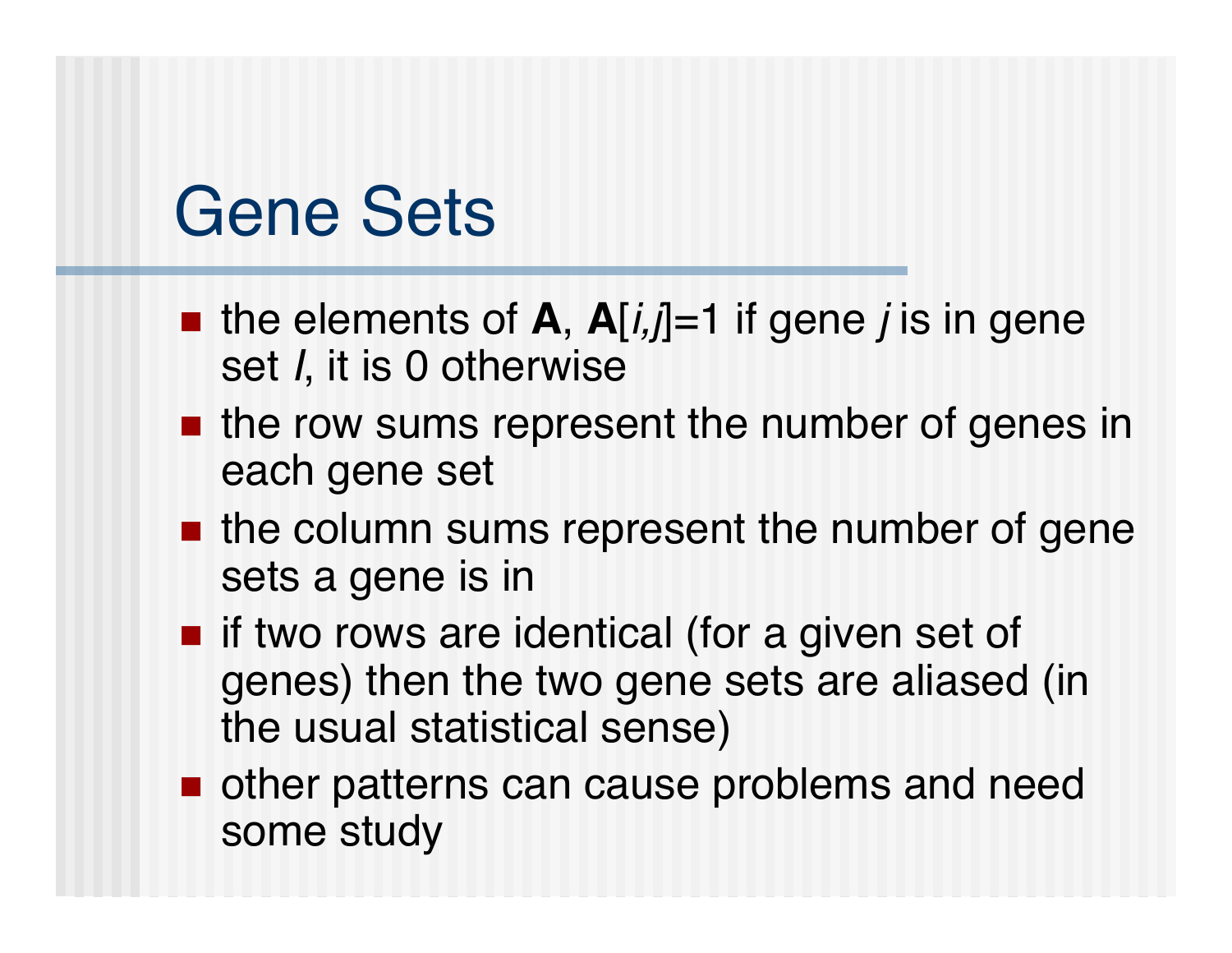- $\blacksquare$  the simplest transformation is to use  $z = Ax$
- **x** is the vector of t-statistics (or alternatives)
- so that **z** is a C-vector, and in this case represents the per gene set sums of the selected test statistics
- we are interested in large or small **z**'s
- potentially adjusted for the number of entities in the gene set (size)
	- often division by the square root of the number of genes in the gene set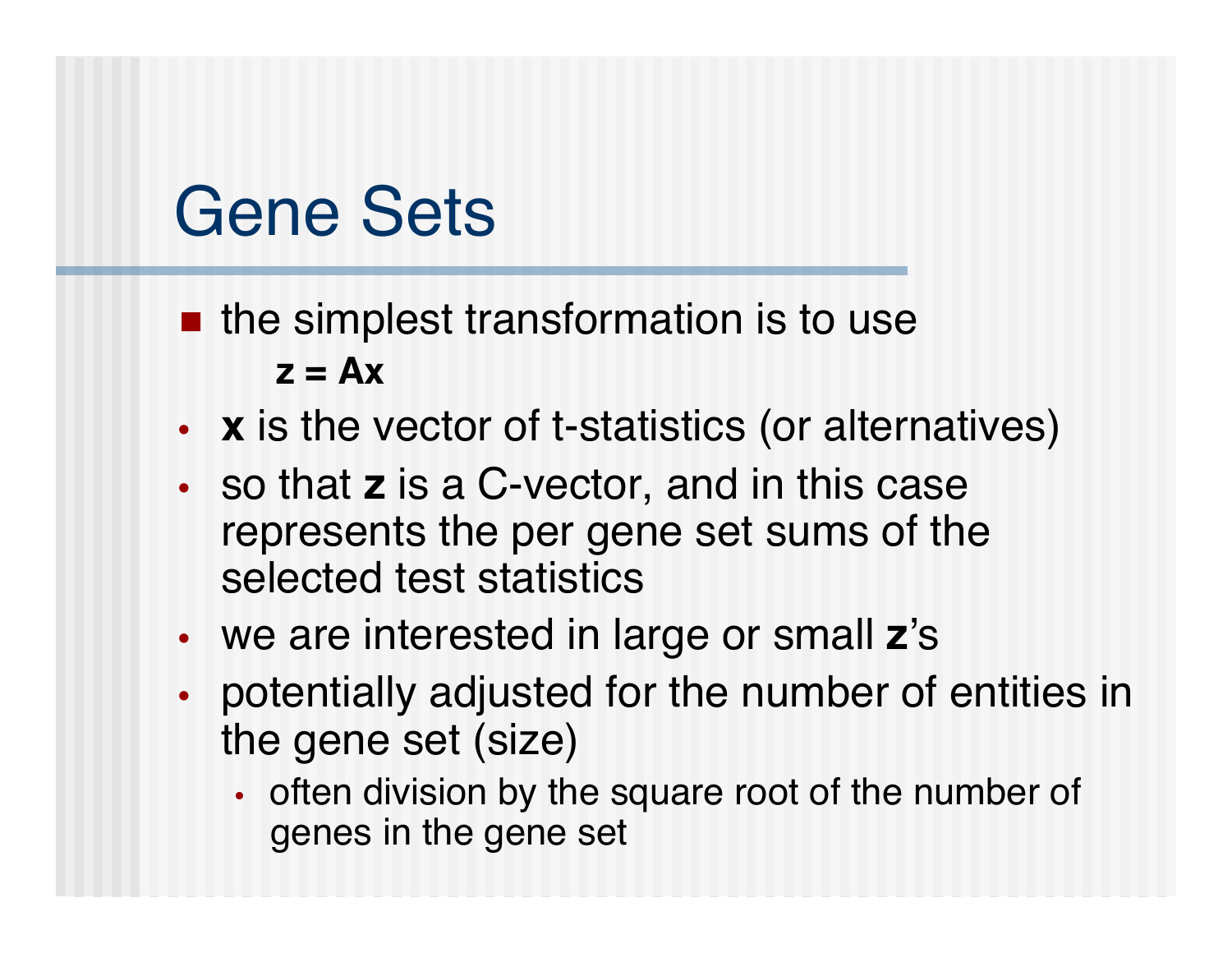### **Other Properties**

- $\blacksquare$  there is a certain amount of robustness to being correct about the mapping
- a strong signal may be detected even if not all genes in a gene set are identified
- **n** there is also tolerance to some genes being incorrectly associated with the gene set
- **n** this is in contrast to the usual method of differential expression - there we identify particular genes and hence are more subject to errors in annotation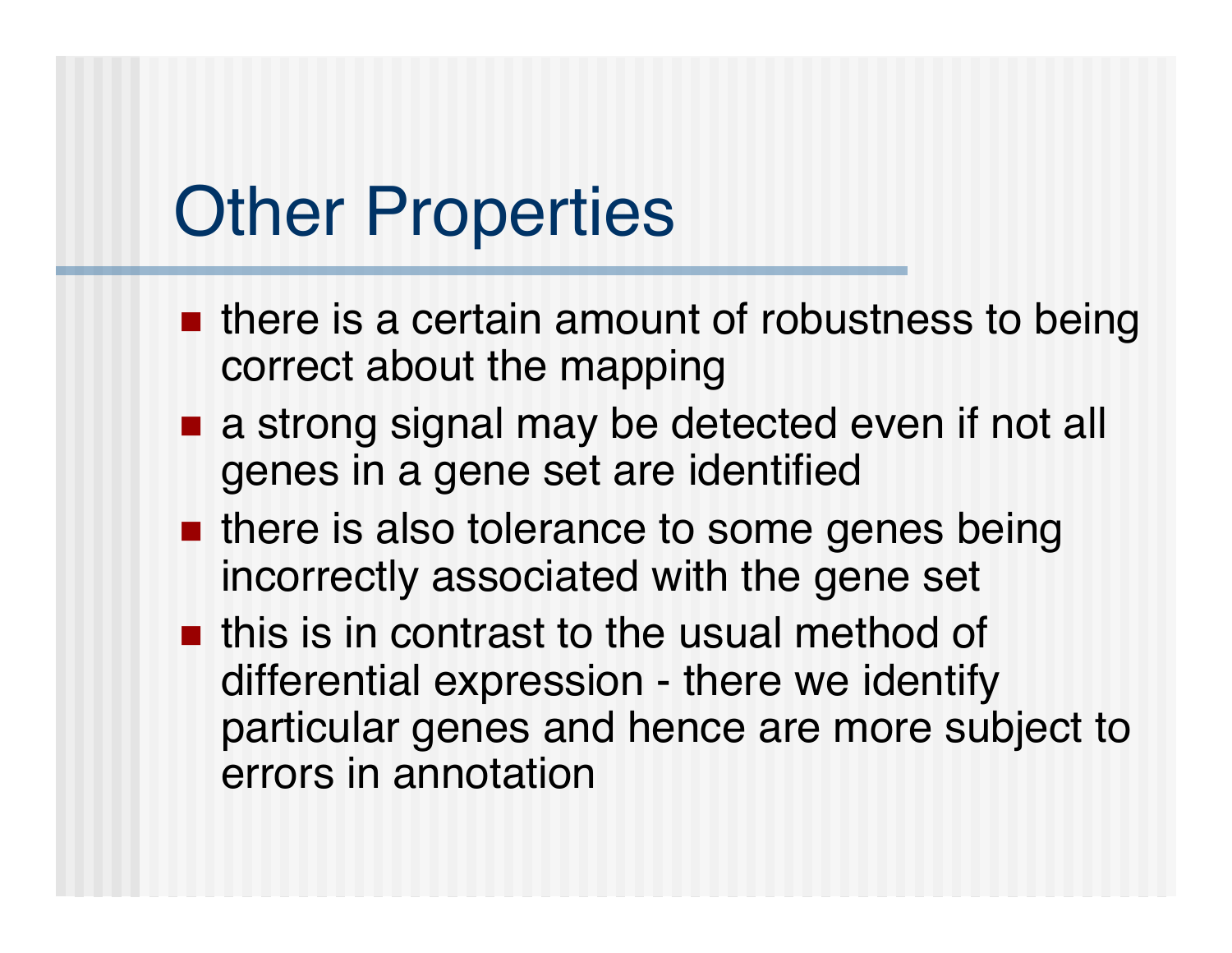# Gene Set Enrichment (Original)

- For each gene set S, a Kolmogorov-Smirnov running sum is computed
- The assayed genes are ordered according to some criterion (say a two sample *t*-test; or signal-to-noise ratio SNR).
- Beginning with the top ranking gene the running sum increases when a gene in set S is encountered and decreases otherwise
- The enrichment score (ES) for a set S is defined to be the largest value of the running sum.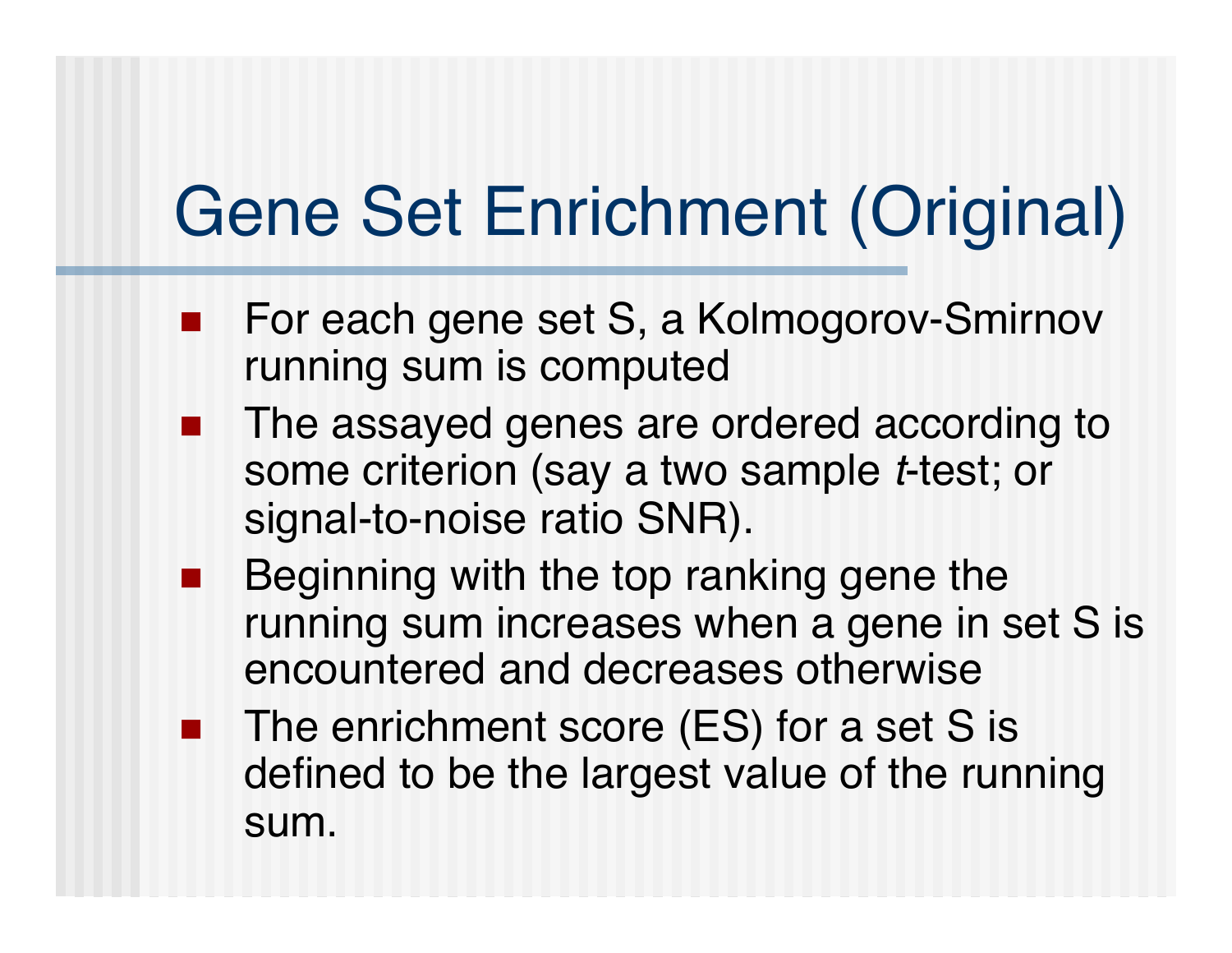# Gene Set Enrichment(Original)

- The maximal ES (MES), over all sets S under consideration is recorded.
- For each of B permutations of the class label, ES and MES values are computed.
- The observed MES is then compared to the B values of MES that have been computed, via permutation.
- This is a single p-value for all tests and hence needs no correction (on the other hand you are testing only one thing).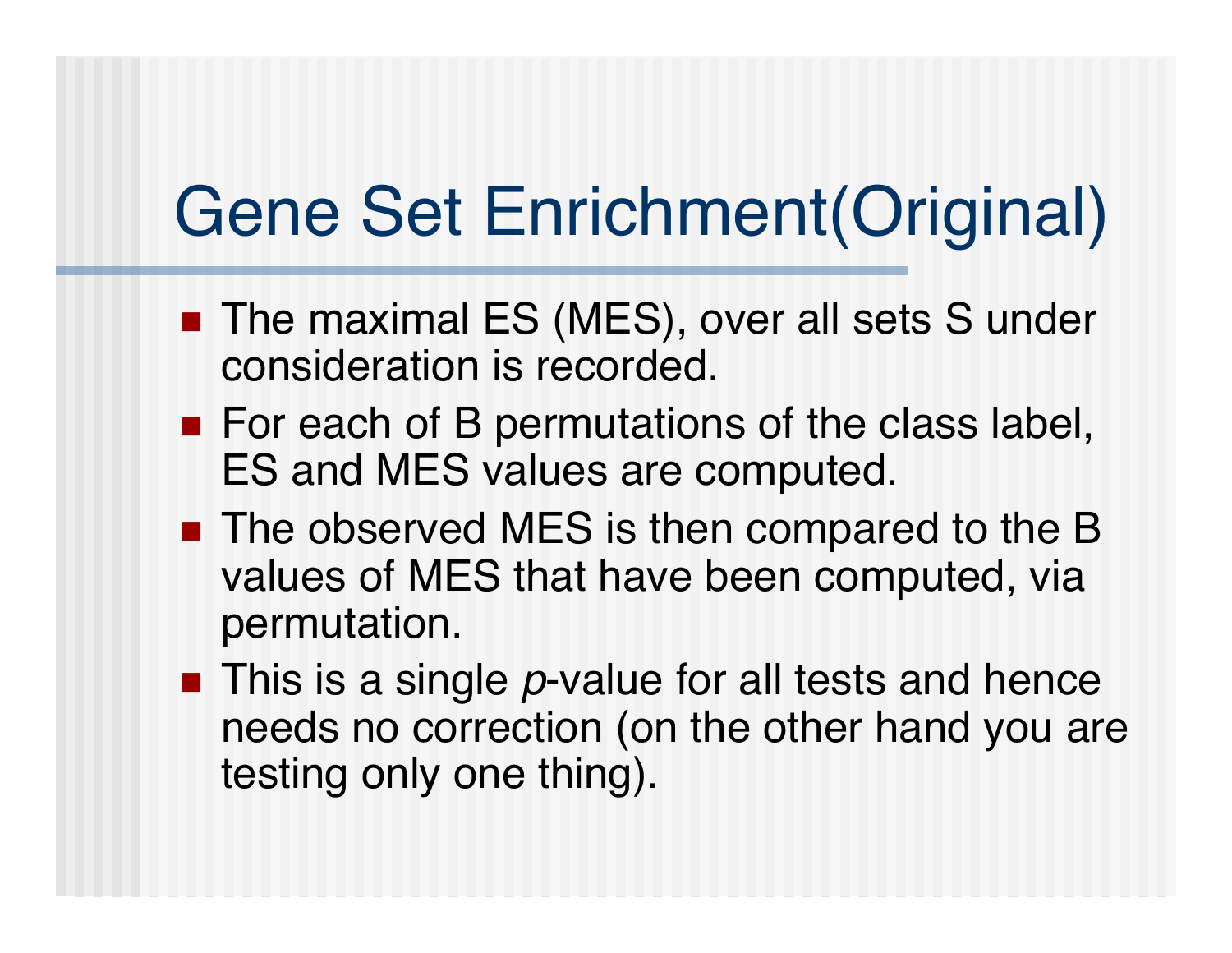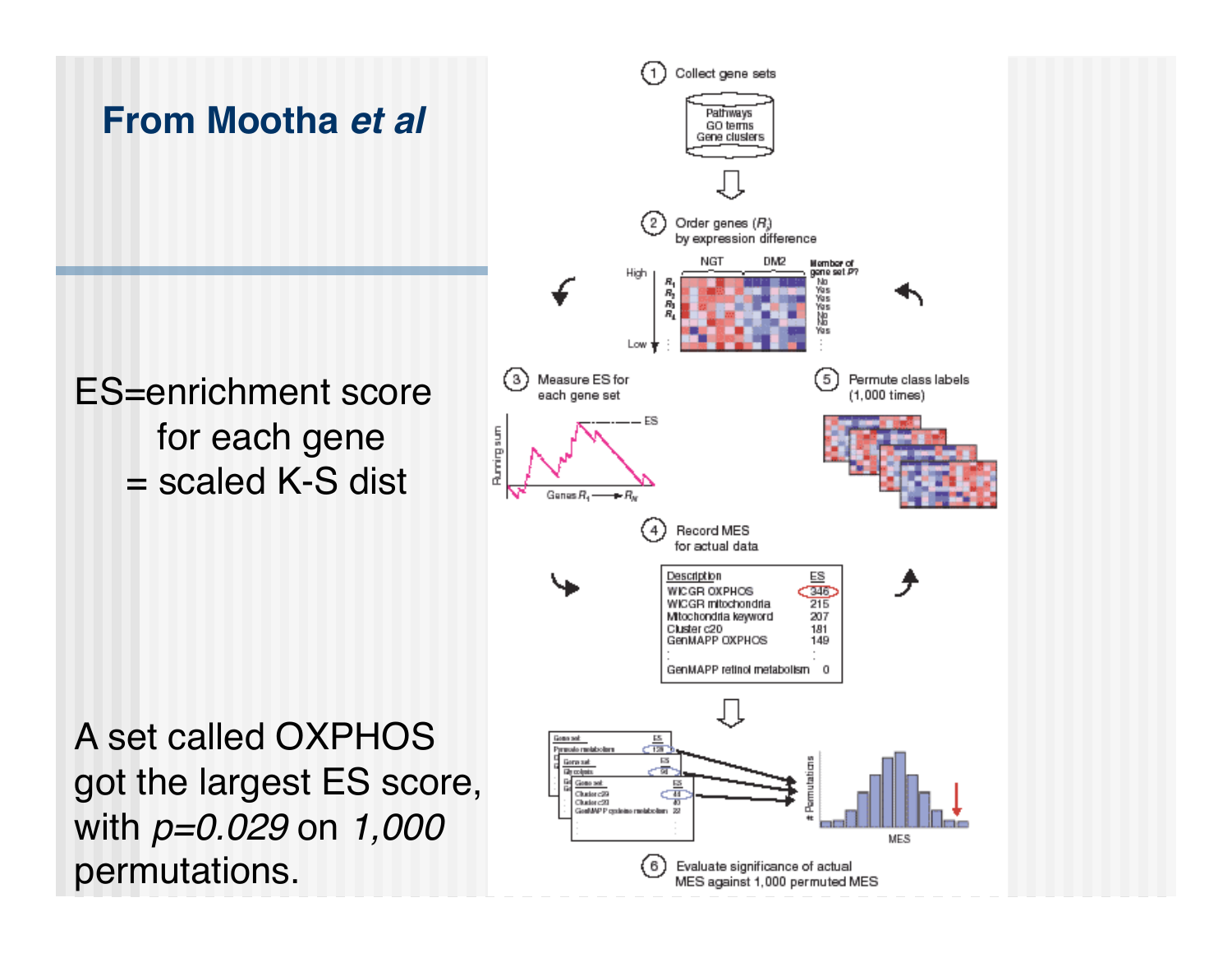

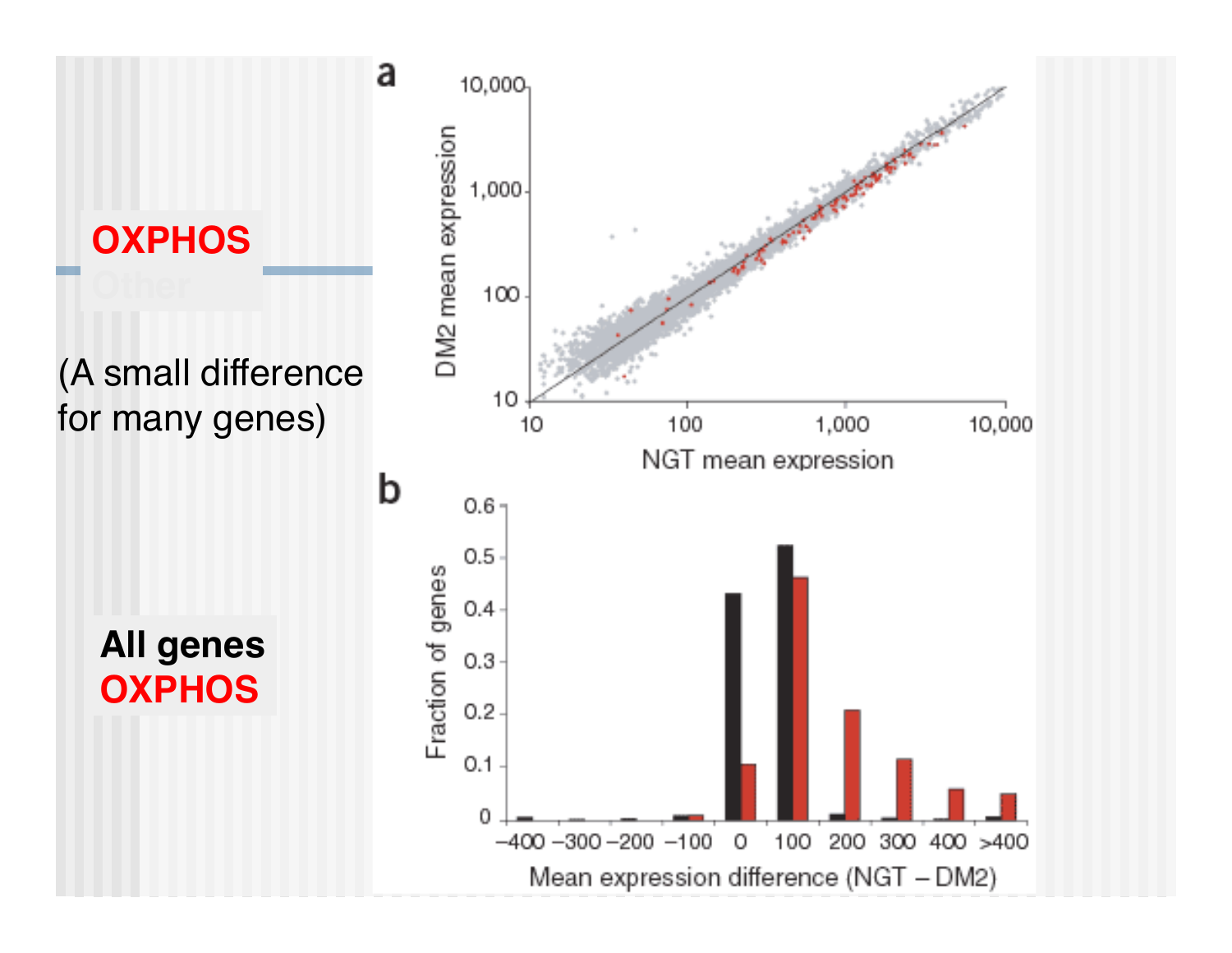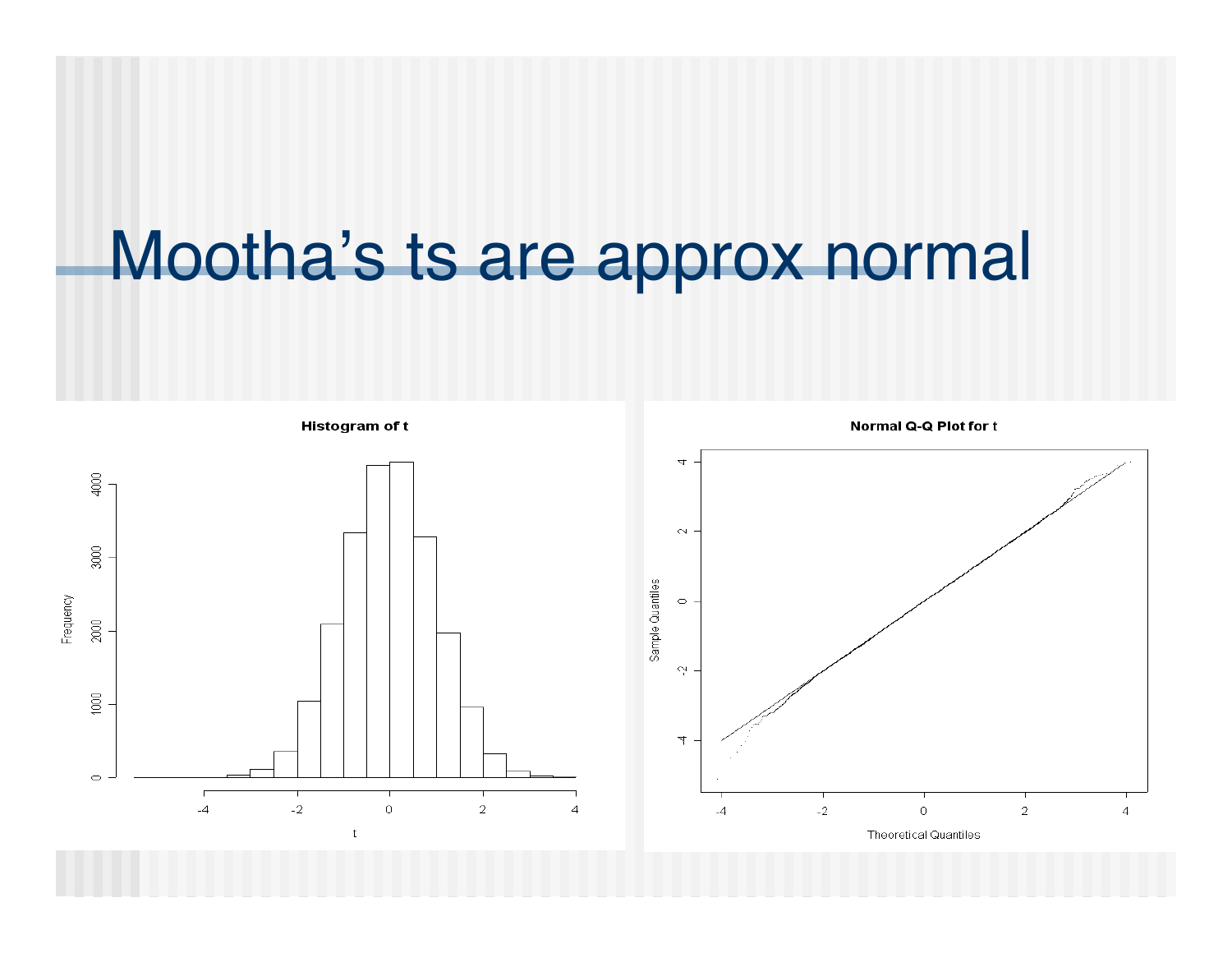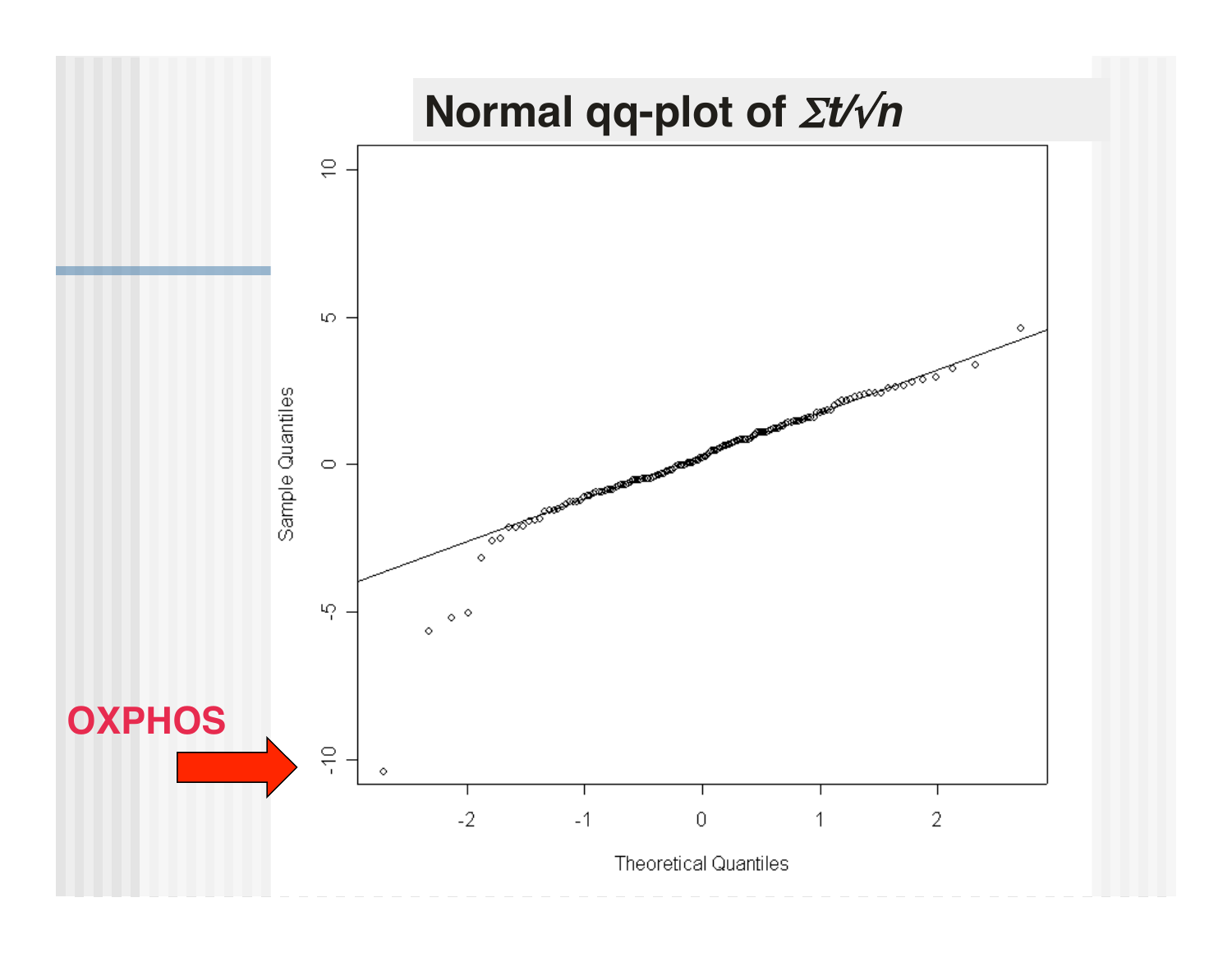### Gene Sets: Distribution

- so what might be sensible
- $\blacksquare$  if n (the number of samples) is large-ish and we use a *t*-test to compare two groups
- and if *H<sub>0</sub>: no difference between the group means* is true, for all genes
- then the elements of **x** are approximately *t* with n-1 df (for large n this is approximately N(0,1))
- so that the elements of **z** are sums of N(0,1) and if we divide by the square root of the row sums of **A** we are back at N(0,1) [sort of]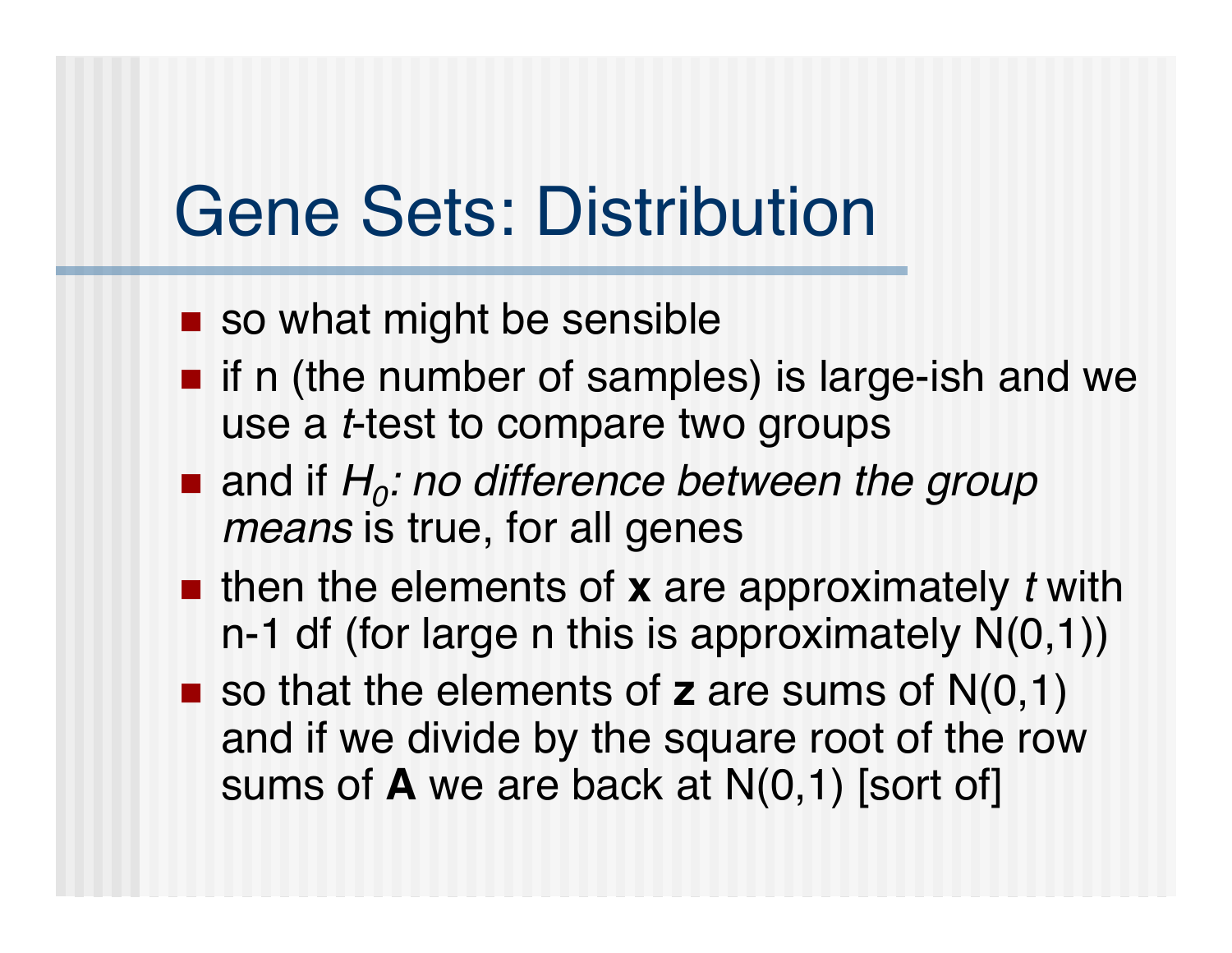### Gene Sets: Distribution

- **the problem is that that relies on the** assumption of independence between the elements of **x**, which does not hold
- **Dut it does give some guidance and a qq**plot of the **z**'s can be quite useful (as we saw above)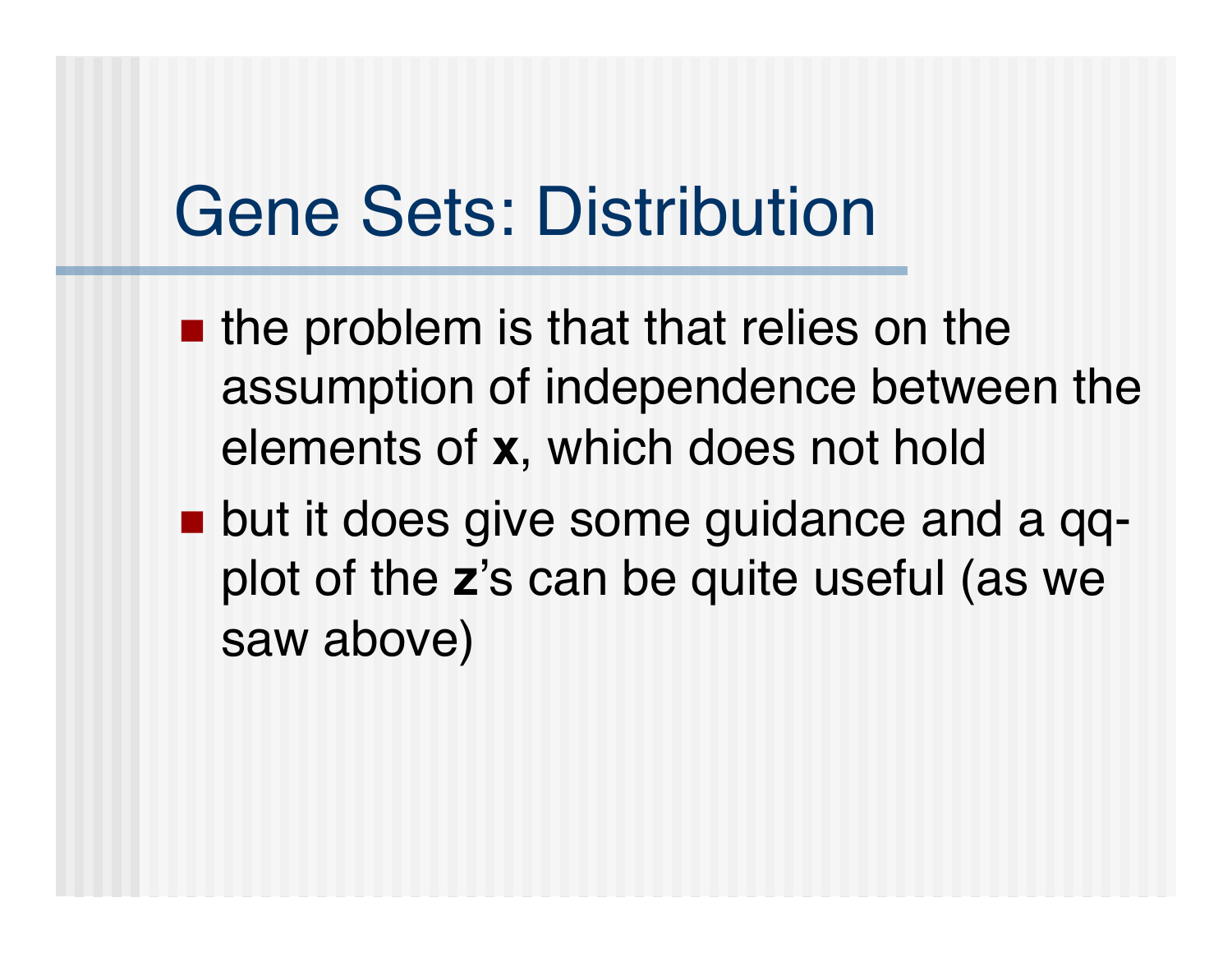# Summary Statistic

■ one choice is to use:

$$
T = \frac{\sum X}{\sqrt{n}}
$$

■ a second is to use the regression:  $Y_i = \alpha + \beta 1_{i \in GS} + \varepsilon_i$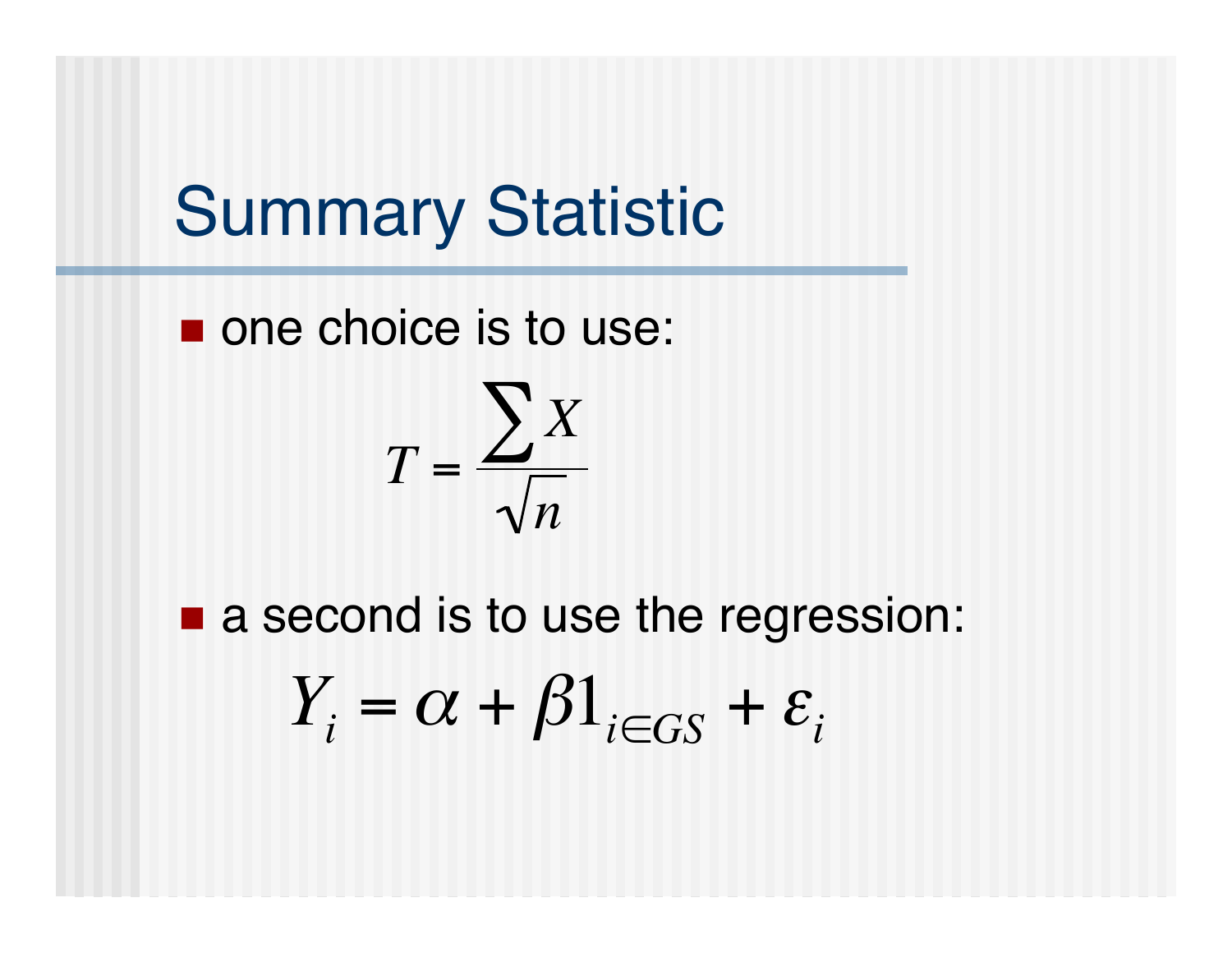### Gene Sets: Reference Distribution

- an alternative is to generate many **x**'s from a reference distribution
- **none distribution of interest is to go back to** the original expression data and either permuting the sample labels or bootstrapping can be used to provide a reference distribution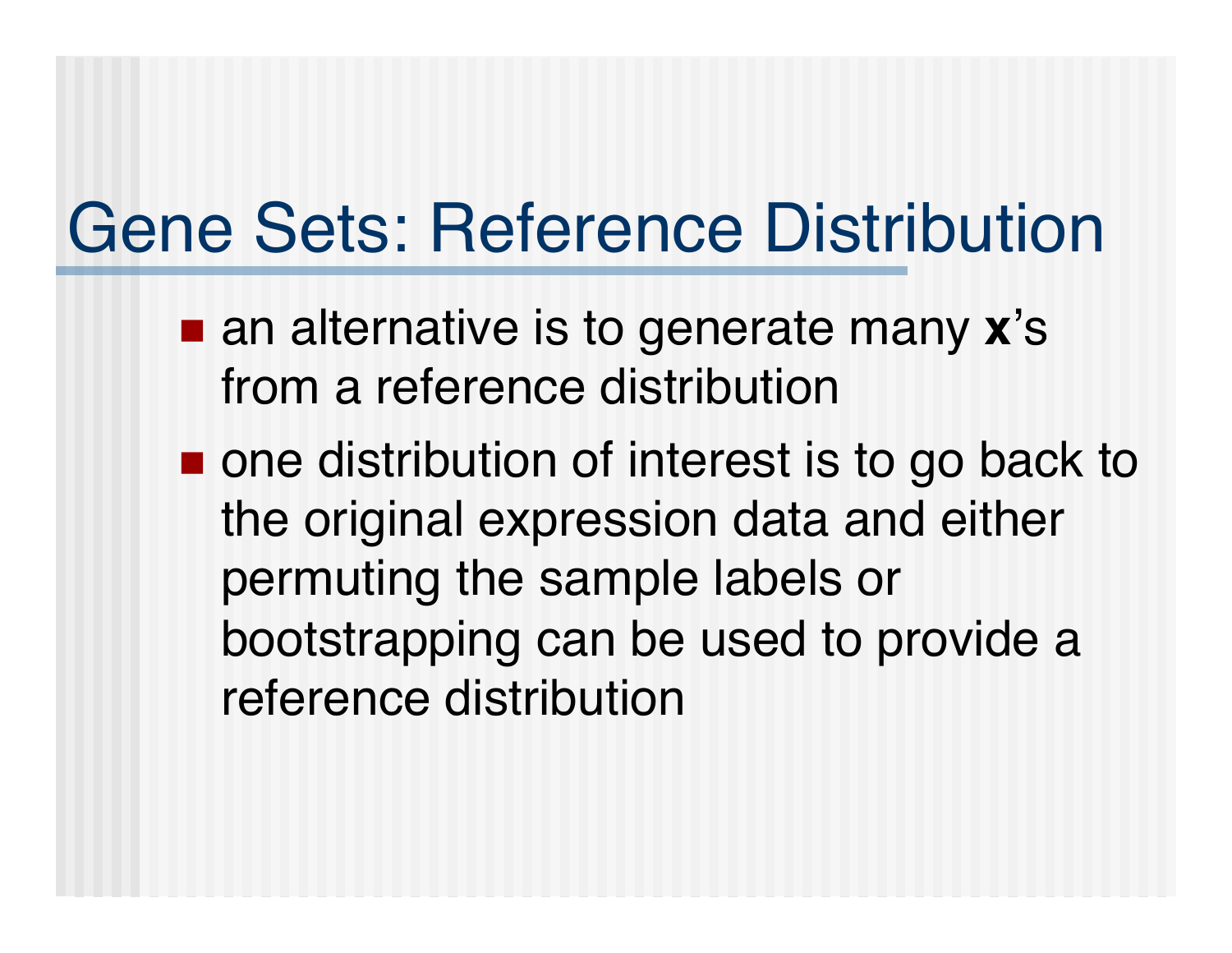# **Comparisons**

- **vou can test whether for a given gene set is the** observed test statistic unusual
- or test whether any of the observed gene set statistics are unusually large with respect to the entire reference distribution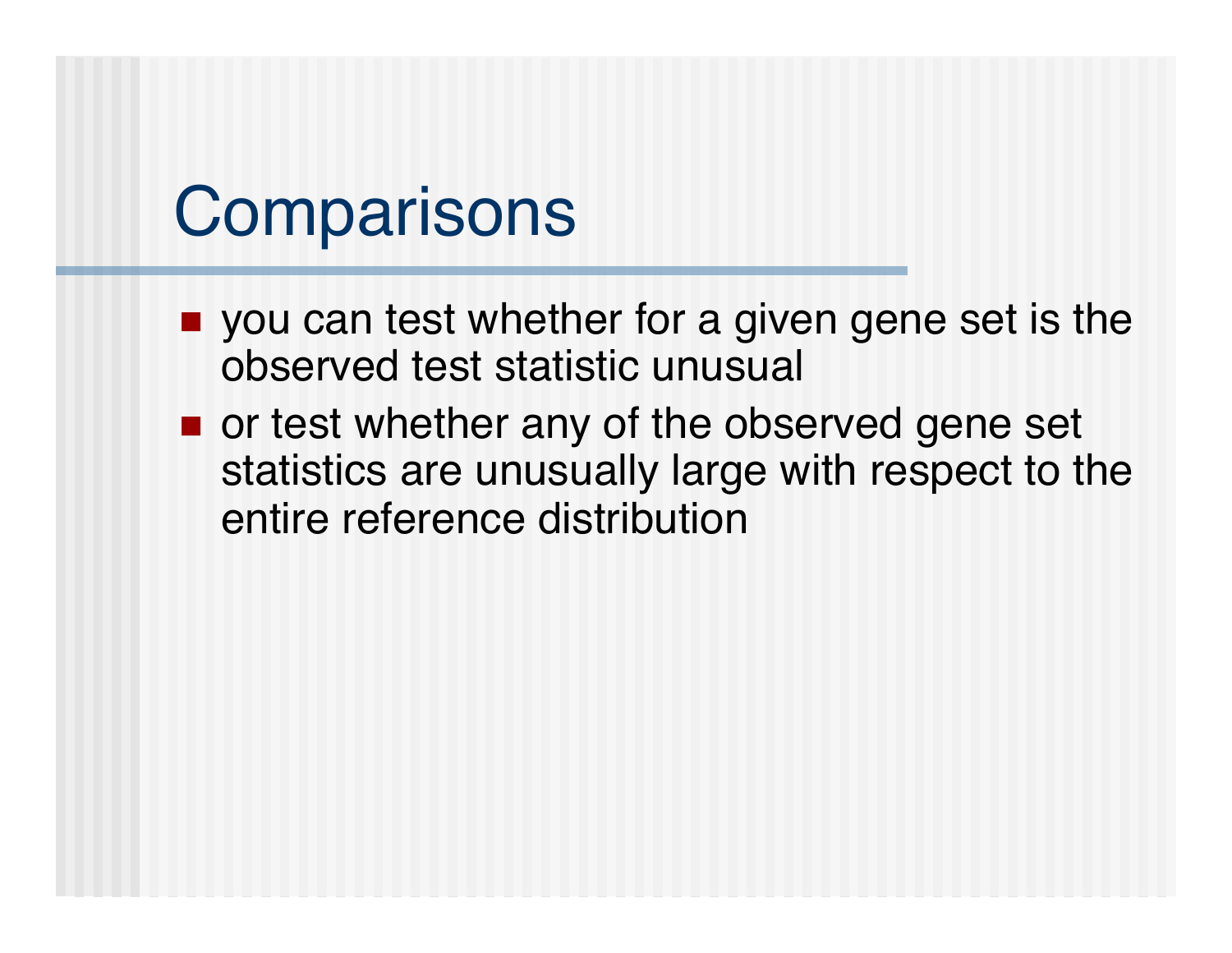#### **Extensions**

- **In there is no need to compute sums over** gene sets
	- **v** you could use medians, any other statistic, such as a sign test
- **If** the regression approach can be extended to
	- include covariates/multiple gene sets
	- use residuals (both for gene sets and for samples)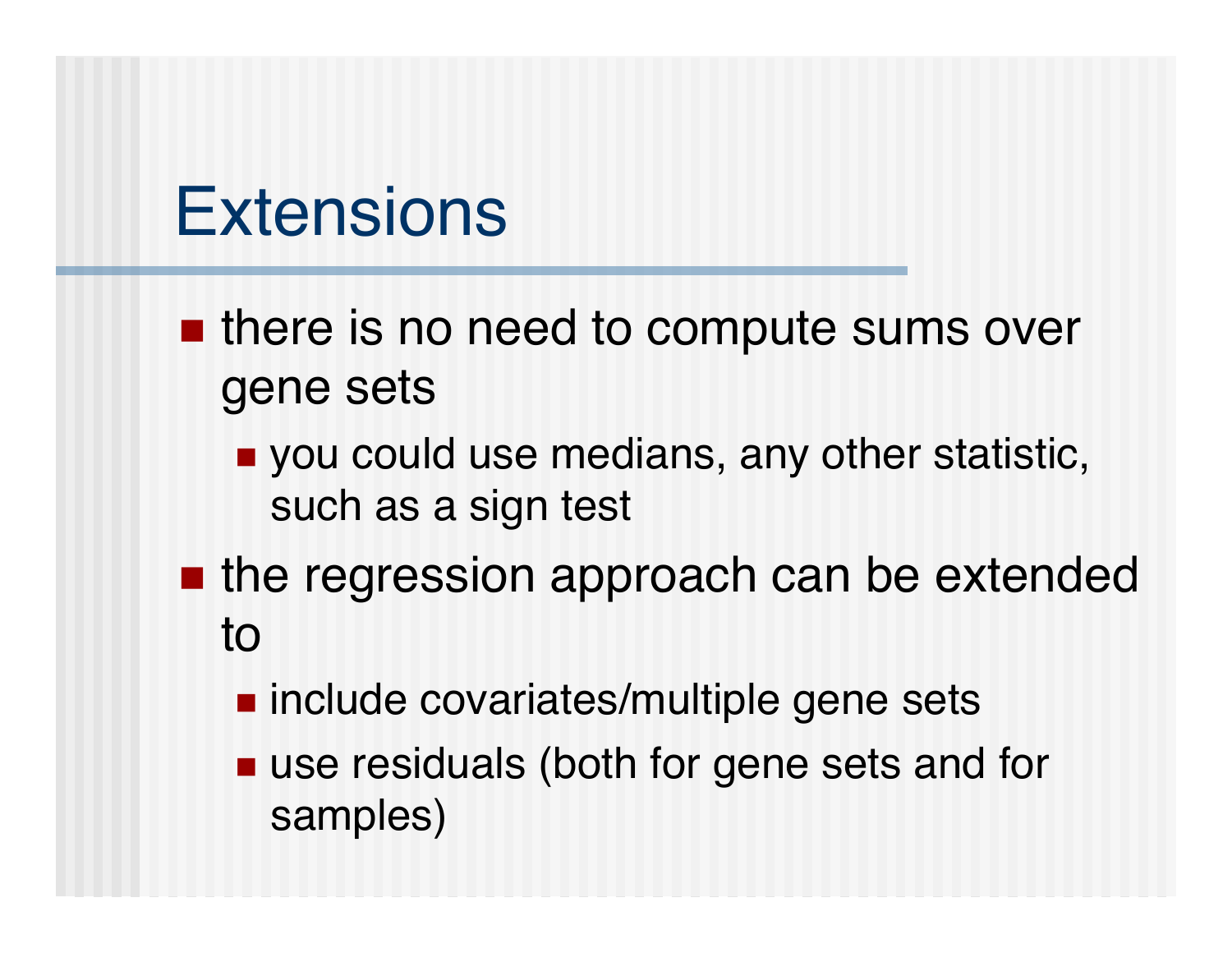### Example: ALL Data

- samples on patients with ALL were assayed using HGu95Av2 GeneChips
- we were interested in comparing those with BCR/ABL (basically a 9;22 translocation) with those that had no cytogenetic abnormalities (NEG)
- 37 BCR/ABL and 42 NEG
- non-specific filter left us with 2526 probe sets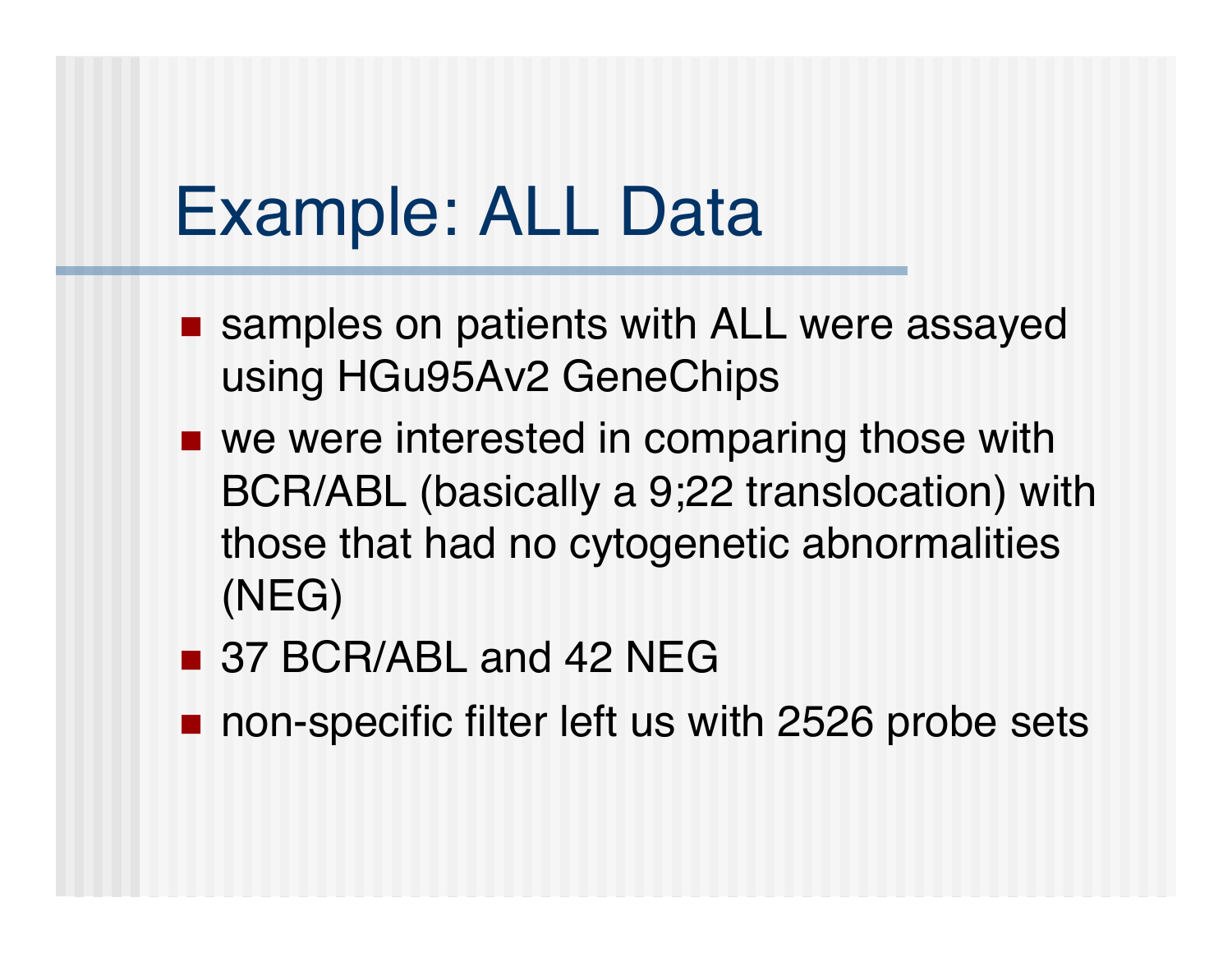## Example: ALL Data

- we then mapped the probes to KEGG pathways
- the mapping to pathways is via LocusLink ID
	- we have a many-to-one problem and solve it by taking the probe set with the most extreme *t*-statistic
- **n** this left 556 genes
- **n** much of the reduction is due to the lack of pathway information (but there is also substantial redundancy on the chip)
- **n** then I decided to ignore gene sets with fewer than 5 members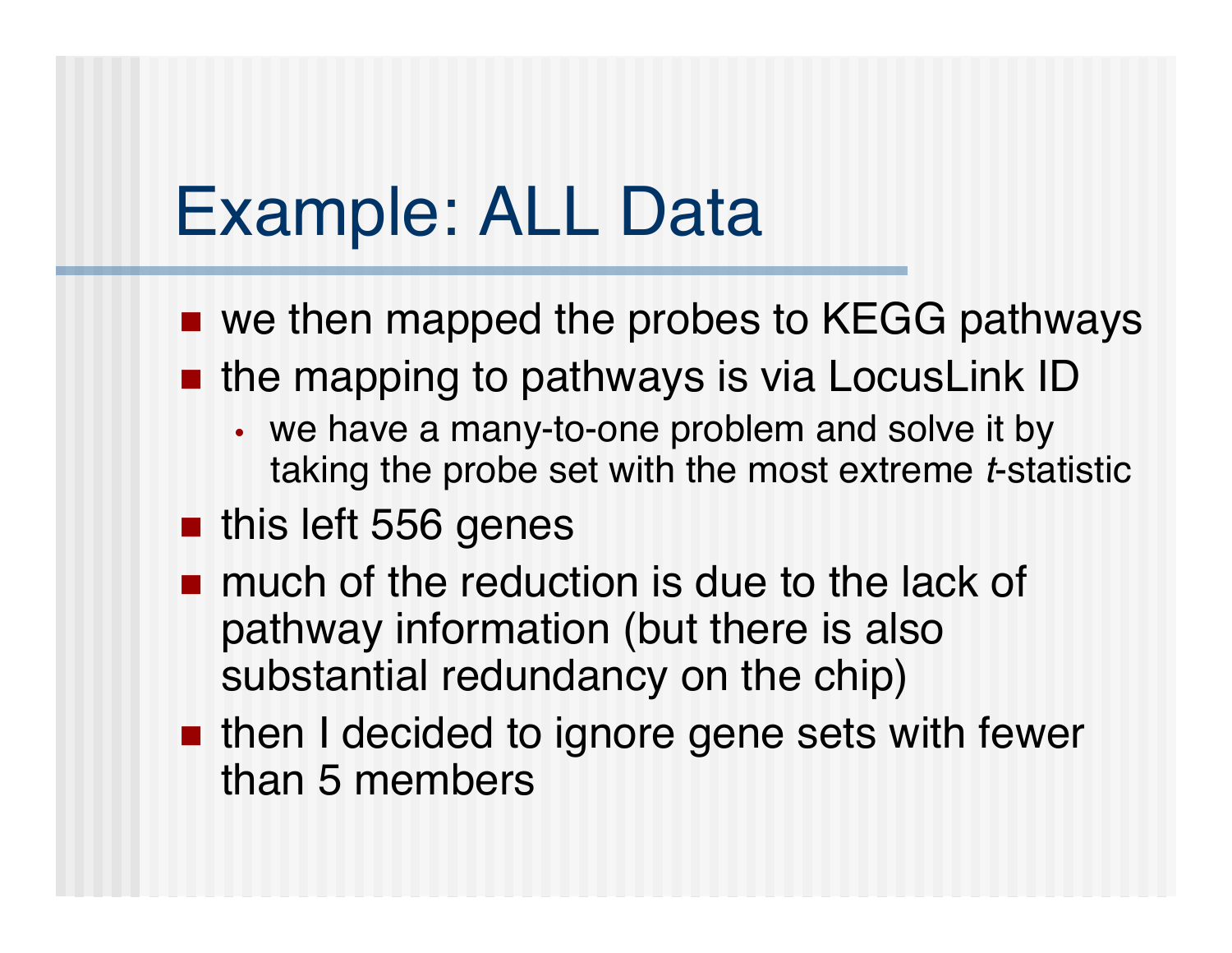

Normal Q-Q Plot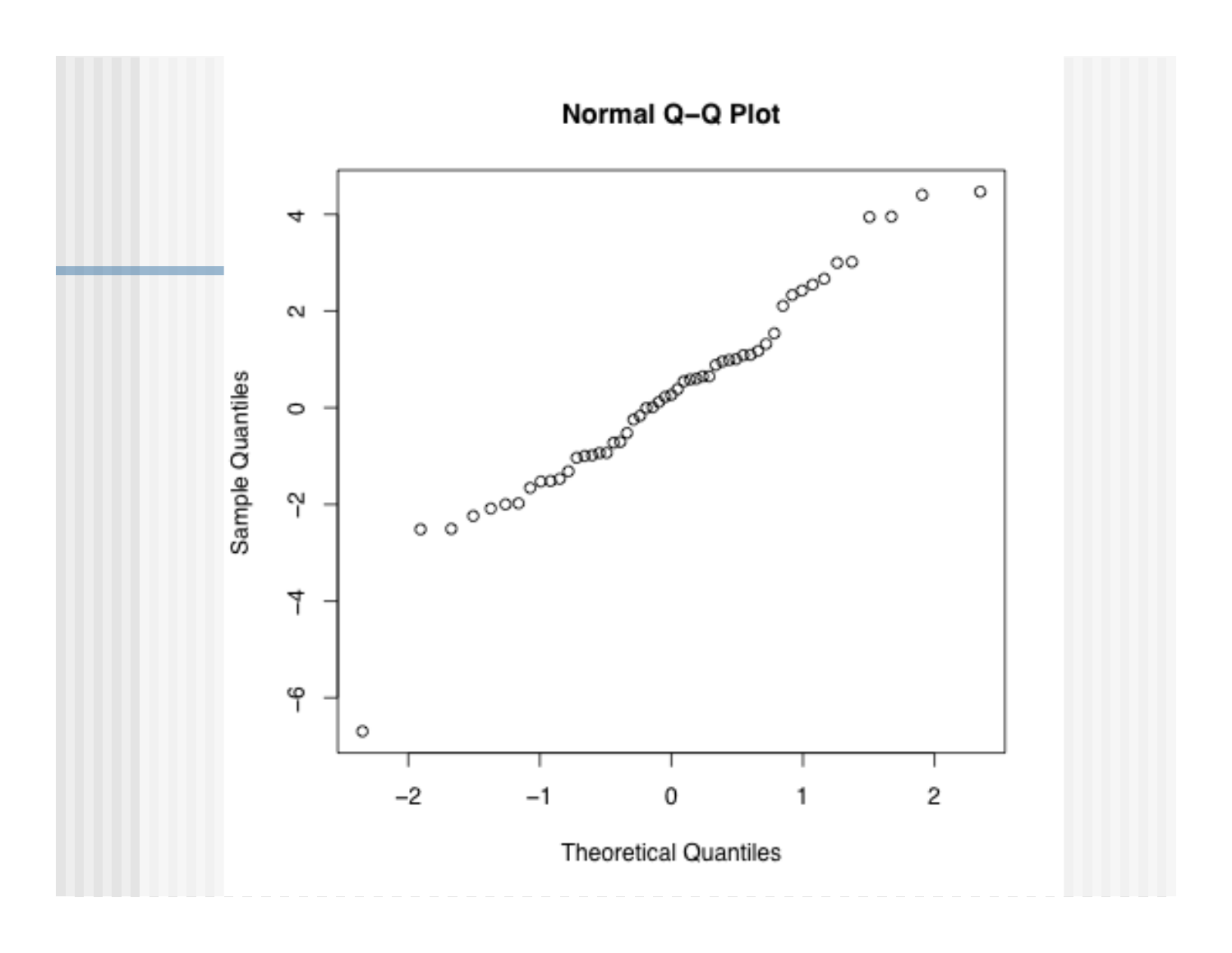### Which Gene Sets

- so the qq-plot looks interesting and identifies at least one gene set that is different
- we identify it (Ribosome), and create a plot that shows the two group means (BCR/ABL and NEG)
- $\blacksquare$  if all points are below or above the 45 degree line that should be interesting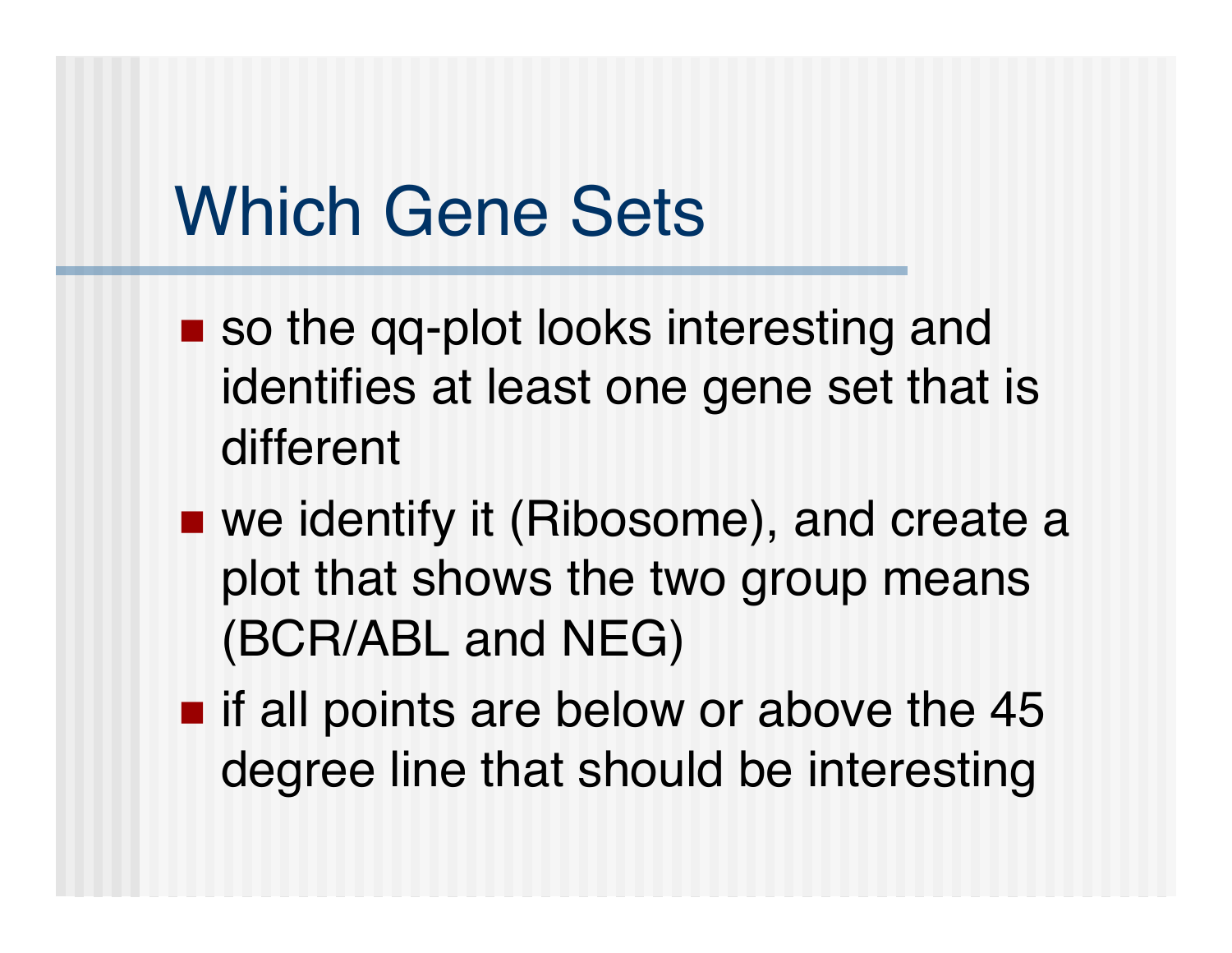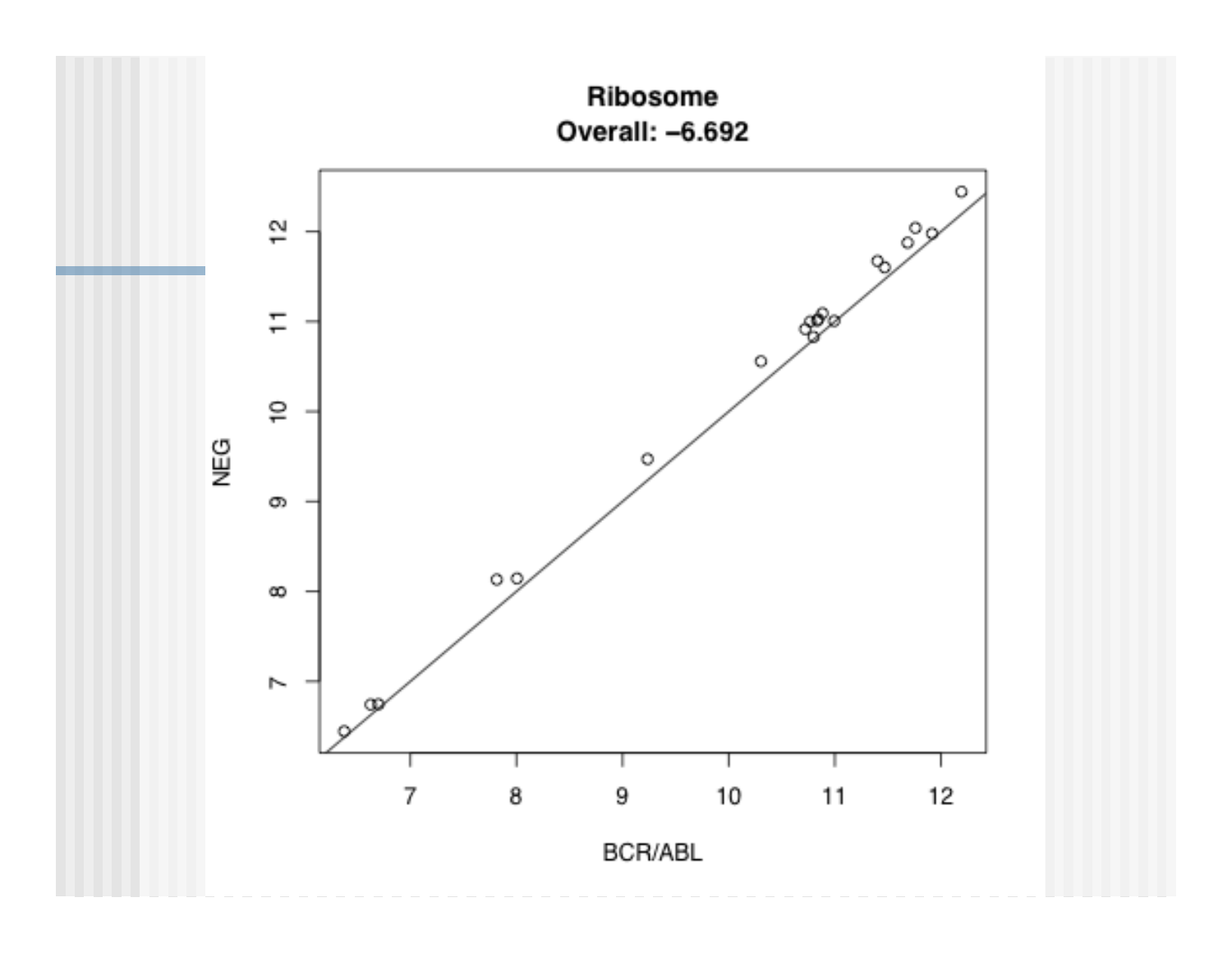### Ribosome

- **the mean expression of genes in this** pathway seem to be higher in the NEG group
- unfortunately the result is spurious sex needs to be accounted for
	- $\blacksquare$  the groups are not balanced by sex
	- and there is a ribosomal gene encoded on the Y chromosome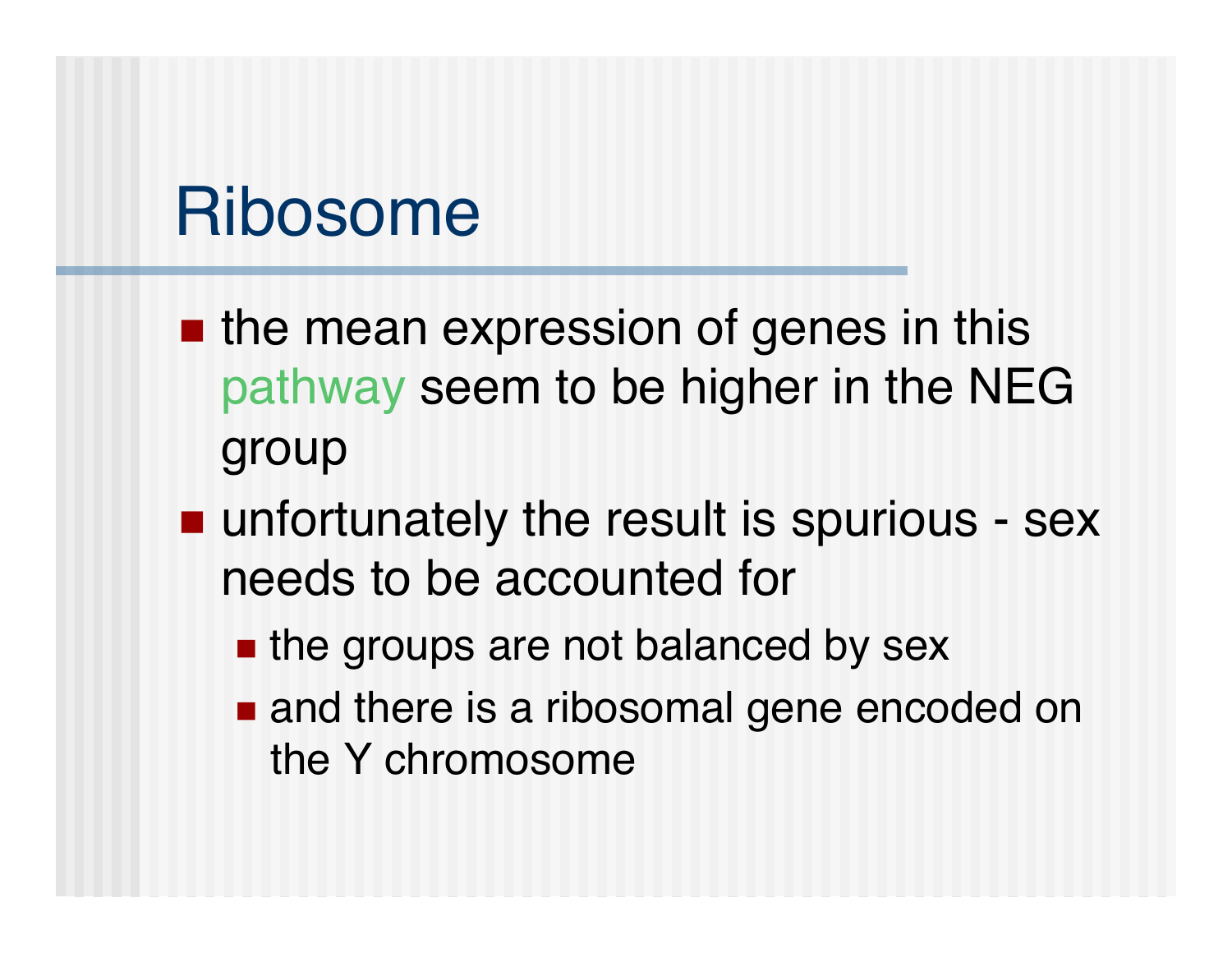# Alternative: Permutation Test

- B=5000, p=0.05
- NEG>BCR/ABL
	- **Ribosome**
- $\blacksquare$  BCR/ABL  $>$  NEG
	- Cytokine-cytokine receptor interaction
	- **MAPK** signaling pathway
	- Complement and coagulation cascades
	- TGF-beta signaling pathway
	- **Apoptosis**
	- **Neuroactive ligand-receptor interaction**
	- **Huntington's disease**
	- **Prostaglandin and leukotriene metabolism**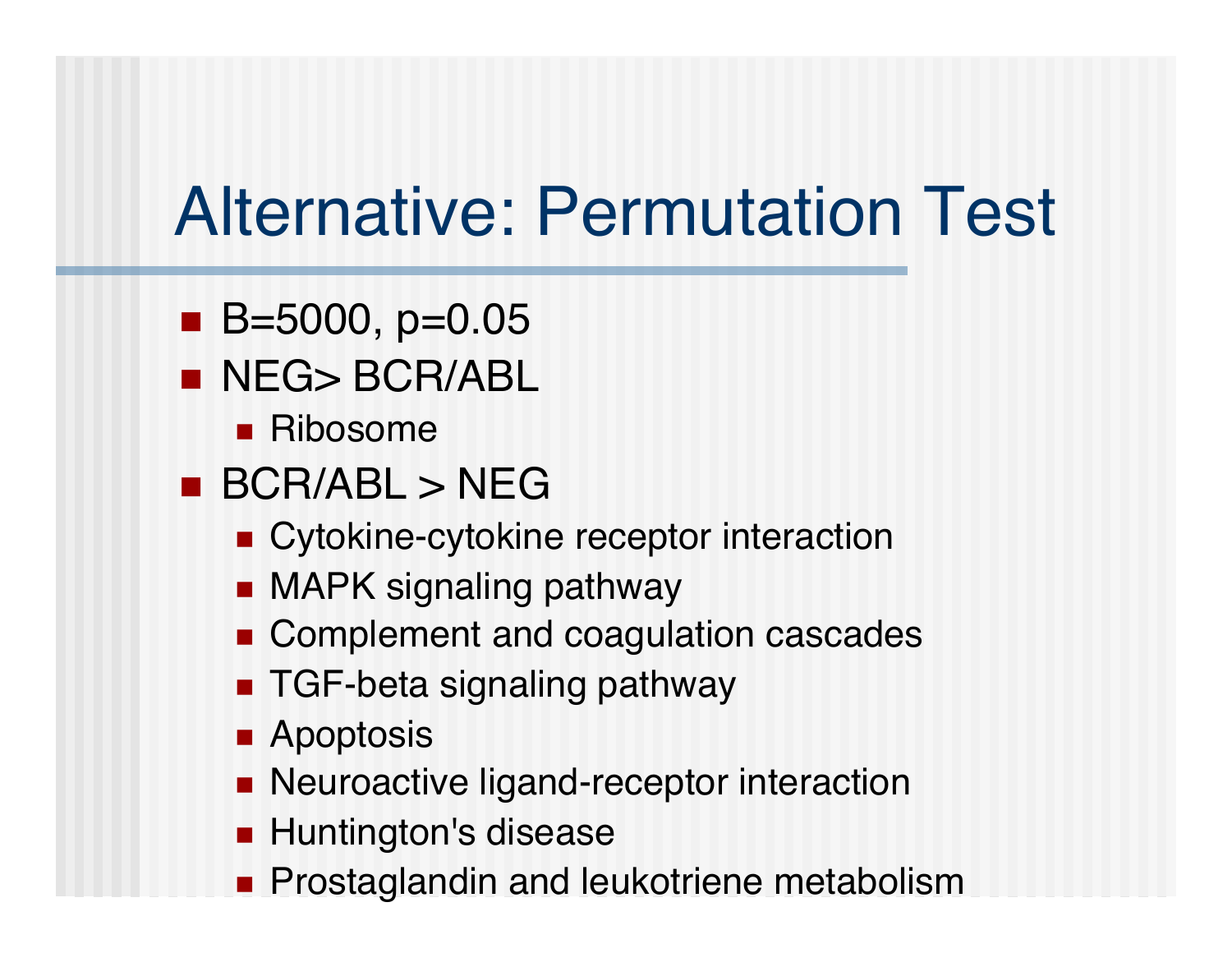# Recap

- **Deal is to make use of all genes**
- summarize per gene data **X** (G x n) to **x** (G x 1)

 $\blacksquare$  **x** = f<sub>1</sub>(**X**)

■ use predefined gene sets

■ these define a bipartite graph **A** (C x G)

■ summarize the relationship between the gene sets and the per gene summary stats

 $= z = f_2(A, x)$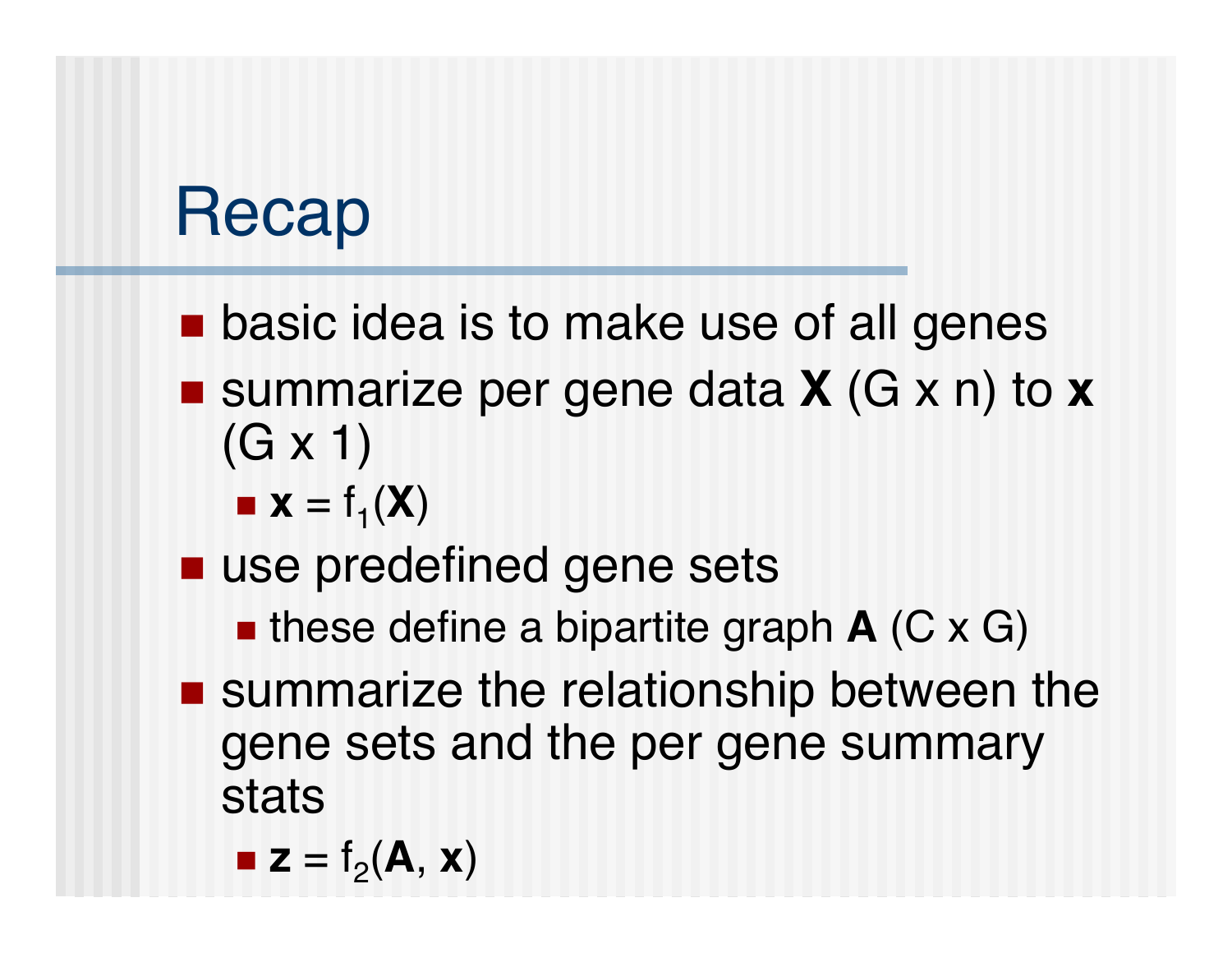# Recap

- $\blacksquare$  the summaries of the data, **X**,  $f_1$ , can be any test statistic
	- **doesn't really need to be 1 dimensional**
- **the transformations**  $(A, x)$ **,**  $f_2$ **, can be** sums, or many other things (medians, sign tests etc)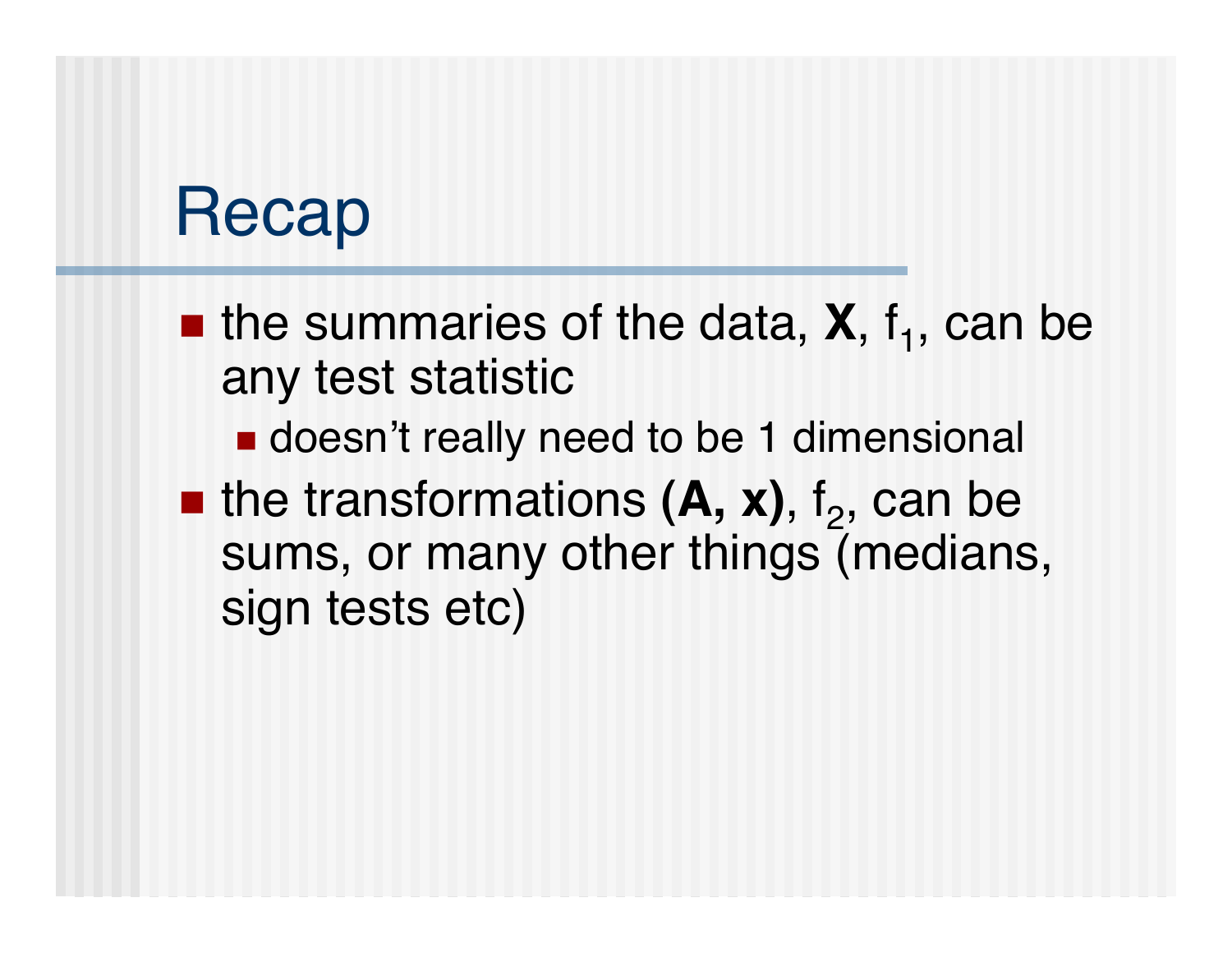### Some other extensions

- gene sets might be a better way to do meta-analysis
- one of the fundamental problems with meta-analysis on gene expression data is the gene matching problem
- **Exercise 1 Figure 1** Figure 1 Figure 1 Figure 1 Figure 1 Figure 1 Figure 1 Figure 1 Figure 1 Figure 1 Figure 1 Figure 1 Figure 1 Figure 1 Figure 1 Figure 1 Figure 1 Figure 1 Figure 1 Figure 1 Figure 1 Figure 1 Figure 1 Fi array do not show similar expression patterns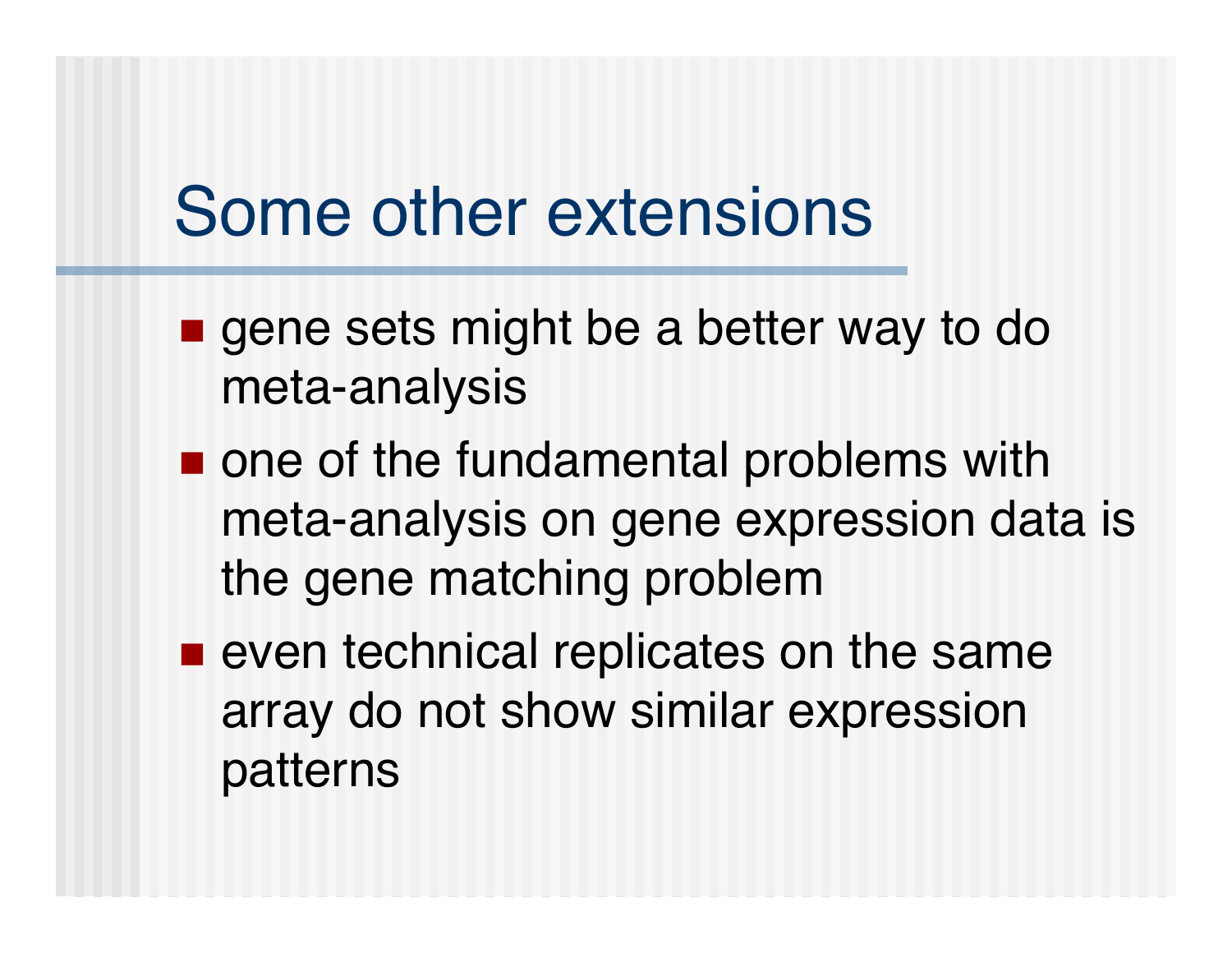### Extensions: Meta-analysis

- $\blacksquare$  if instead we compute per gene set effects these are sort of independent of the probes that were used
- **n** matching is easier and potentially more biologically relevant
- the problem of adjustment still exists; how do we make two gene sets with different numbers of expression estimates comparable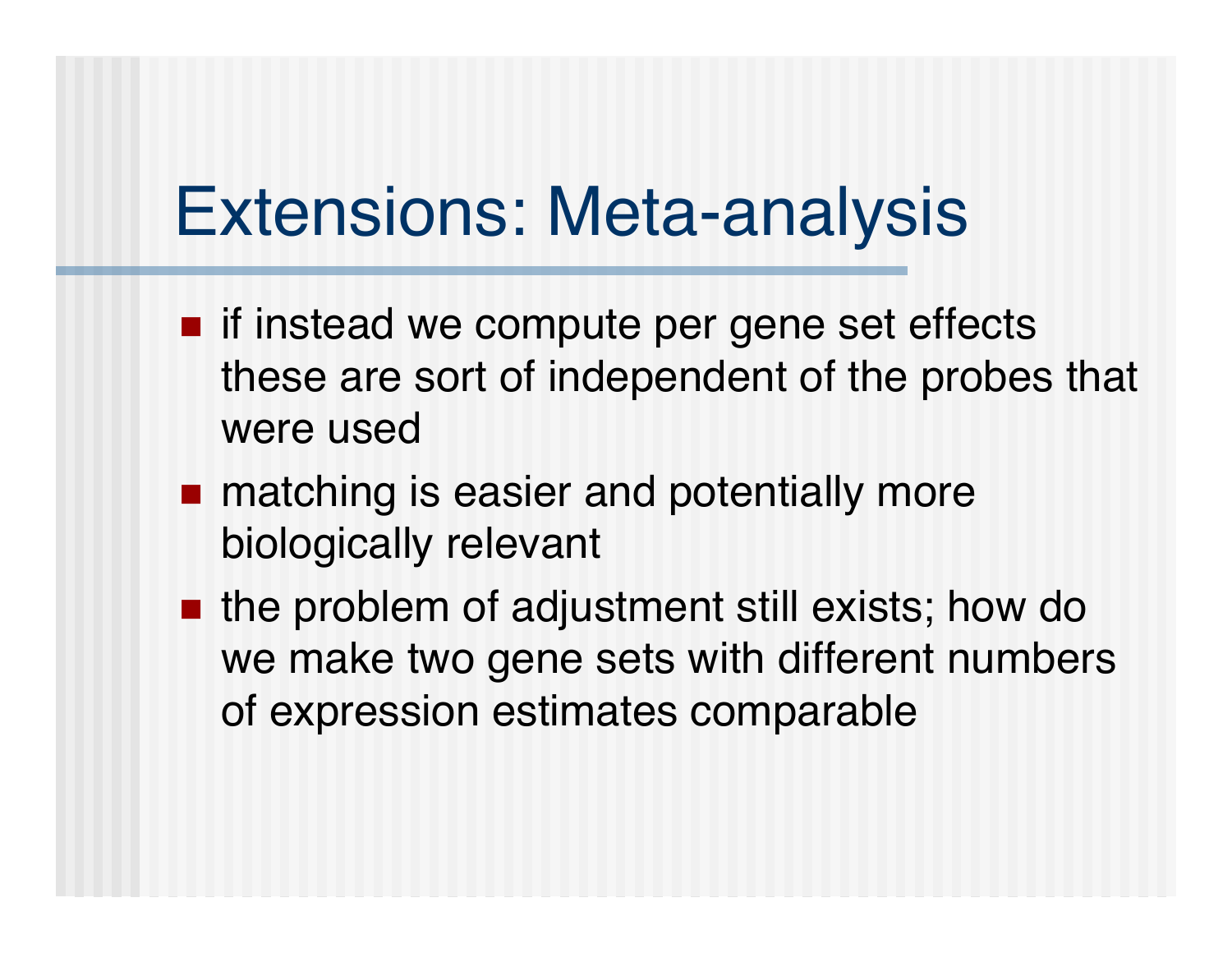#### **Extensions**

- vou can do per array computations
- **residuals are one of the most underused** tools for analyzing microarrays
- we first filter genes for variability
- next standardize on a per gene basis subtract the median divide by MAD
- now  $X^*$  = AX, is a Cxn array, one entry for each gene set for each sample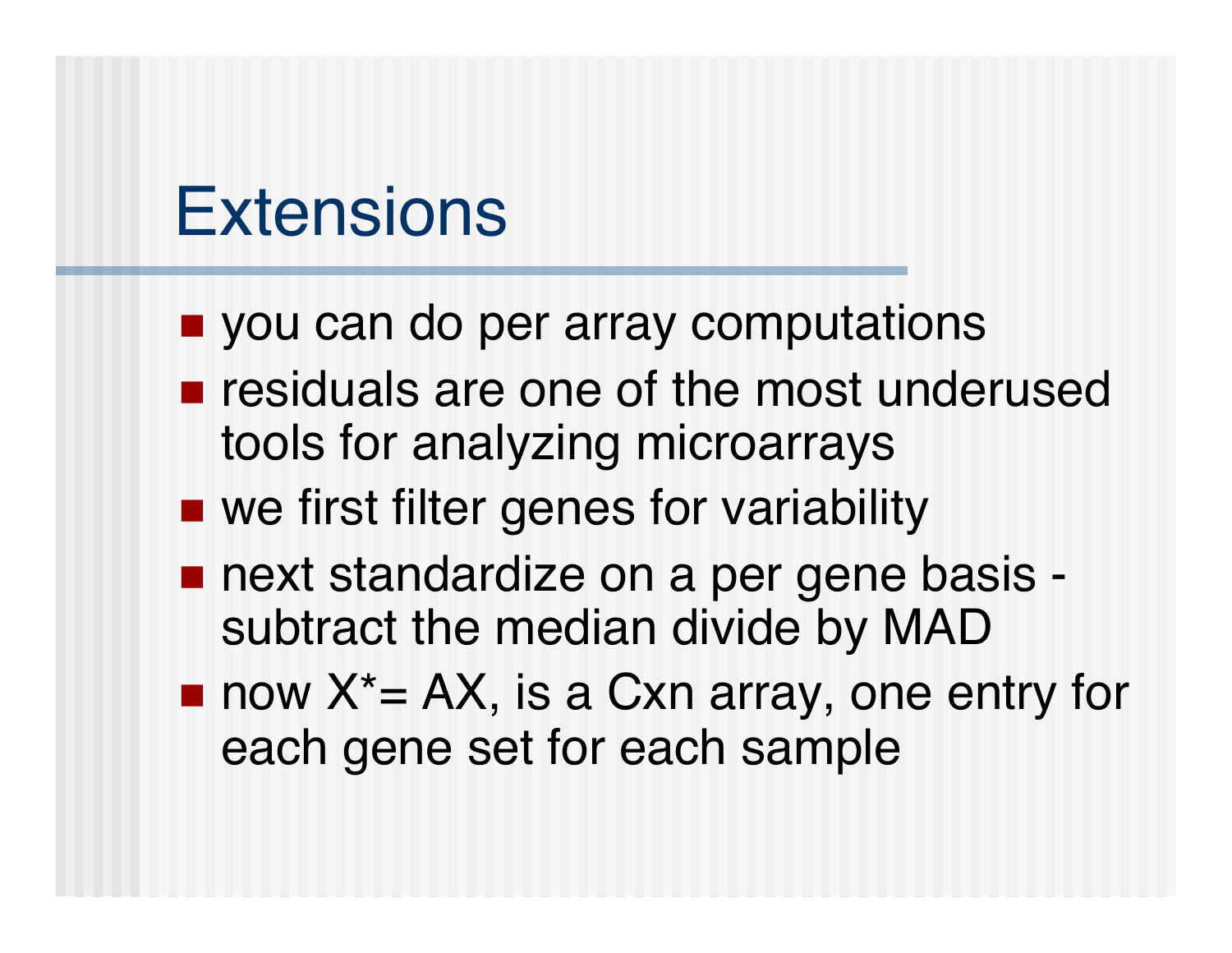

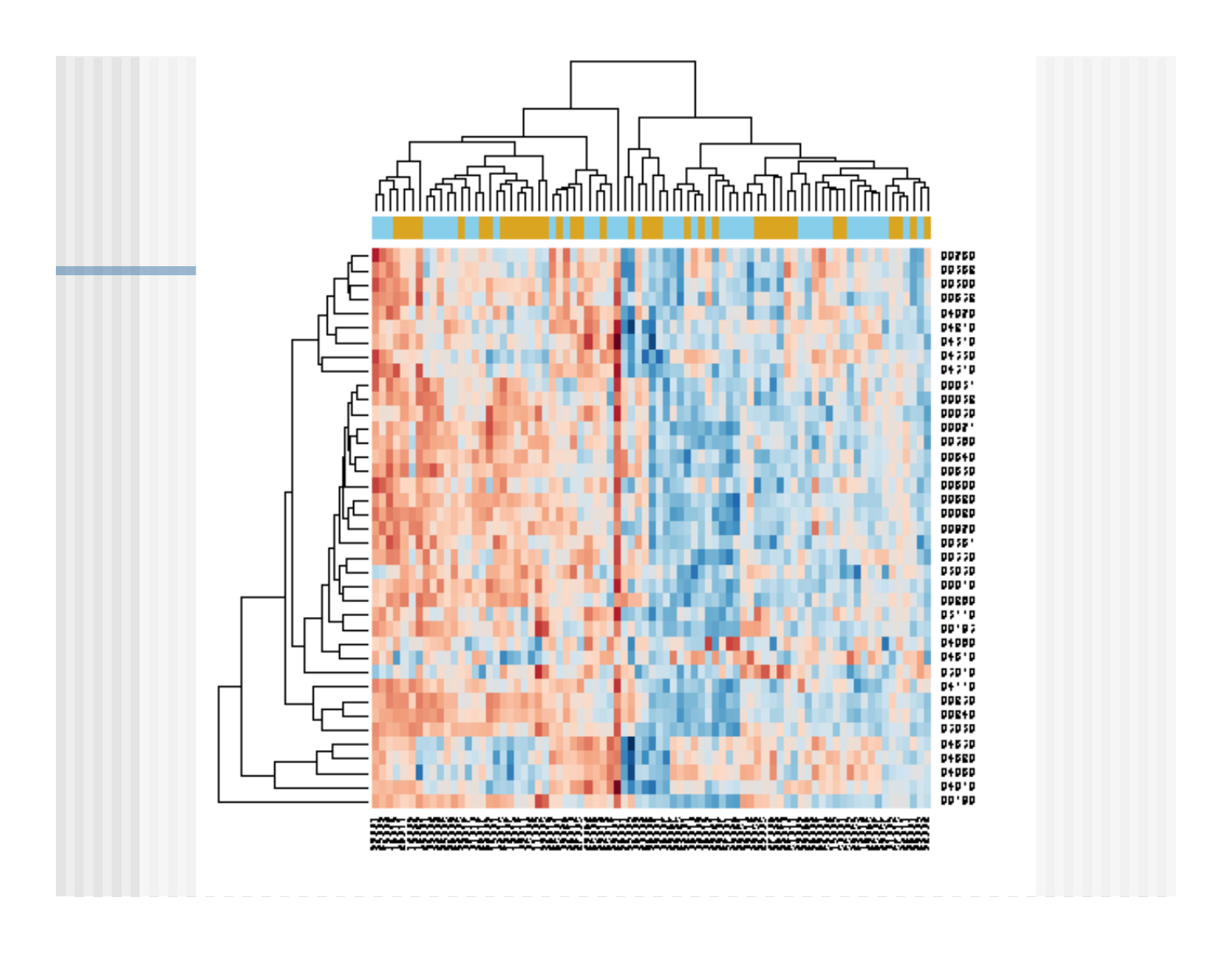#### **References**

- $\blacksquare$  there is a rich body of literature
- **no** main contributions are

*Gene set enrichment analysis using linear models and diagnostics. Oron AP, Jiang Z, Gentleman R.Bioinformatics. 2008 Nov 15;24(22):2586-91. Epub 2008 Sep 11.*

 *Extensions to gene set enrichment.Jiang Z, Gentleman R.Bioinformatics. 2007 Feb 1;23(3):306-13. Epub 2006 Nov 24.*